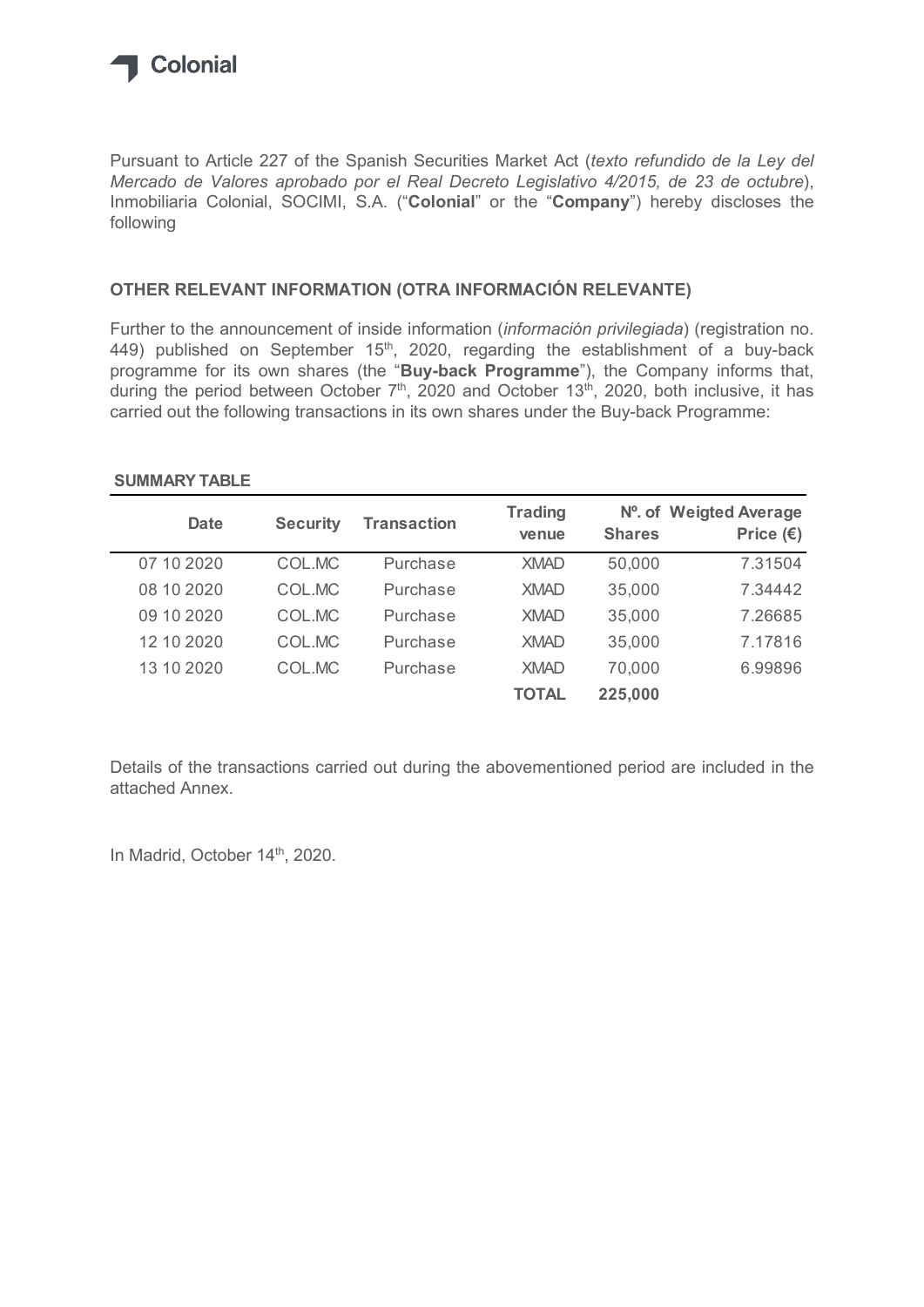## ANNEX

|                          |                  |                      | <b>ANNEX</b>               |                            |                    |                                              |  |  |  |
|--------------------------|------------------|----------------------|----------------------------|----------------------------|--------------------|----------------------------------------------|--|--|--|
| Date                     | <b>Security</b>  | <b>Transaction</b>   | <b>Trading</b><br>venue    | $No$ . of<br><b>Shares</b> | Price $(\epsilon)$ | Intermediary                                 |  |  |  |
| 07 10 2020               | COL.MC           | Purchase             | <b>XMAD</b>                | 600                        | 7.445              | Banco Sabadell, S.A.                         |  |  |  |
| 07 10 2020               | COL.MC           | Purchase             | <b>XMAD</b>                | 412                        | 7.445              | Banco Sabadell, S.A.                         |  |  |  |
| 07 10 2020               | COL.MC           | Purchase             | <b>XMAD</b>                | 1,010                      | 7.395              | Banco Sabadell, S.A.                         |  |  |  |
| 07 10 2020               | COL.MC           | Purchase             | <b>XMAD</b>                | 5                          | 7.395              | Banco Sabadell, S.A.                         |  |  |  |
| 07 10 2020<br>07 10 2020 | COL.MC<br>COL.MC | Purchase<br>Purchase | <b>XMAD</b><br><b>XMAD</b> | 1,077<br>1,049             | 7.385<br>7.415     | Banco Sabadell, S.A.<br>Banco Sabadell, S.A. |  |  |  |
| 07 10 2020               | COL.MC           | Purchase             | <b>XMAD</b>                | 600                        | 7.37               | Banco Sabadell, S.A.                         |  |  |  |
| 07 10 2020               | COL.MC           | Purchase             | <b>XMAD</b>                | 450                        | 7.37               | Banco Sabadell, S.A.                         |  |  |  |
| 07 10 2020               | COL.MC           | Purchase             | XMAD                       | 1,083                      | 7.38               | Banco Sabadell, S.A.                         |  |  |  |
| 07 10 2020               | COL.MC           | Purchase             | <b>XMAD</b>                | 353                        | 7.38               | Banco Sabadell, S.A.                         |  |  |  |
| 07 10 2020               | COL.MC           | Purchase             | <b>XMAD</b>                | 122                        | 7.38               | Banco Sabadell, S.A.                         |  |  |  |
| 07 10 2020               | COL.MC           | Purchase             | <b>XMAD</b>                | 600                        | 7.38               | Banco Sabadell, S.A.                         |  |  |  |
| 07 10 2020               | COL.MC           | Purchase             | <b>XMAD</b>                | 1,098                      | 7.37               | Banco Sabadell, S.A.                         |  |  |  |
| 07 10 2020               | COLMC            | Purchase             | <b>XMAD</b>                | 985                        | 7.36               | Banco Sabadell, S.A.                         |  |  |  |
| 07 10 2020               | COL.MC<br>COL.MC | Purchase             | XMAD                       | 66                         | 7.36               | Banco Sabadell, S.A.                         |  |  |  |
| 07 10 2020<br>07 10 2020 | COL.MC           | Purchase<br>Purchase | <b>XMAD</b><br><b>XMAD</b> | 1,098<br>585               | 7.38<br>7.37       | Banco Sabadell, S.A.<br>Banco Sabadell, S.A. |  |  |  |
| 07 10 2020               | COL.MC           | Purchase             | <b>XMAD</b>                | 500                        | 7.37               | Banco Sabadell, S.A.                         |  |  |  |
| 07 10 2020               | COL.MC           | Purchase             | <b>XMAD</b>                | 1,093                      | 7.375              | Banco Sabadell, S.A.                         |  |  |  |
| 07 10 2020               | COL.MC           | Purchase             | <b>XMAD</b>                | 1,087                      | 7.39               | Banco Sabadell, S.A.                         |  |  |  |
| 07 10 2020               | COL.MC           | Purchase             | <b>XMAD</b>                | 867                        | 7.365              | Banco Sabadell, S.A.                         |  |  |  |
| 07 10 2020               | COL.MC           | Purchase             | <b>XMAD</b>                | 200                        | 7.365              | Banco Sabadell, S.A.                         |  |  |  |
| 07 10 2020               | COL.MC           | Purchase             | <b>XMAD</b>                | 1,051                      | 7.39               | Banco Sabadell, S.A.                         |  |  |  |
| 07 10 2020               | COL.MC           | Purchase             | <b>XMAD</b>                | 1,079                      | 7.39               | Banco Sabadell, S.A.                         |  |  |  |
| 07 10 2020               | COL.MC           | Purchase             | <b>XMAD</b>                | 1,017                      | 7.375              | Banco Sabadell, S.A.                         |  |  |  |
| 07 10 2020               | COL.MC           | Purchase             | <b>XMAD</b>                | 650                        | 7.36               | Banco Sabadell, S.A.                         |  |  |  |
| 07 10 2020               | COL.MC           | Purchase             | <b>XMAD</b>                | 396                        | 7.36               | Banco Sabadell, S.A.                         |  |  |  |
| 07 10 2020<br>07 10 2020 | COL.MC<br>COL.MC | Purchase<br>Purchase | <b>XMAD</b><br><b>XMAD</b> | 403<br>625                 | 7.4<br>7.4         | Banco Sabadell, S.A.<br>Banco Sabadell, S.A. |  |  |  |
| 07 10 2020               | COL.MC           | Purchase             | <b>XMAD</b>                | 1,090                      | 7.4                | Banco Sabadell, S.A.                         |  |  |  |
| 07 10 2020               | COL.MC           | Purchase             | <b>XMAD</b>                | 1,032                      | 7.405              | Banco Sabadell, S.A.                         |  |  |  |
| 07 10 2020               | COL.MC           | Purchase             | <b>XMAD</b>                | 1,029                      | 7.41               | Banco Sabadell, S.A.                         |  |  |  |
| 07 10 2020               | COL.MC           | Purchase             | <b>XMAD</b>                | 1,009                      | 7.355              | Banco Sabadell, S.A.                         |  |  |  |
| 07 10 2020               | COL.MC           | Purchase             | <b>XMAD</b>                | 122                        | 7.335              | Banco Sabadell, S.A.                         |  |  |  |
| 07 10 2020               | COL.MC           | Purchase             | <b>XMAD</b>                | 969                        | 7.335              | Banco Sabadell, S.A.                         |  |  |  |
| 07 10 2020               | COL.MC           | Purchase             | <b>XMAD</b>                | 43                         | 7.32               | Banco Sabadell, S.A.                         |  |  |  |
| 07 10 2020               | COL.MC           | Purchase             | <b>XMAD</b>                | 700                        | 7.33               | Banco Sabadell, S.A.                         |  |  |  |
| 07 10 2020               | COL.MC           | Purchase             | <b>XMAD</b>                | 333                        | 7.33               | Banco Sabadell, S.A.                         |  |  |  |
| 07 10 2020               | COL.MC           | Purchase             | <b>XMAD</b>                | 800                        | 7.3                | Banco Sabadell, S.A.                         |  |  |  |
| 07 10 2020               | COL.MC           | Purchase             | <b>XMAD</b>                | 293                        | 7.3                | Banco Sabadell, S.A.                         |  |  |  |
| 07 10 2020               | COL.MC           | Purchase             | <b>XMAD</b>                | 1,024                      | 7.295              | Banco Sabadell, S.A.                         |  |  |  |
| 07 10 2020               | COL.MC           | Purchase             | <b>XMAD</b>                | 1,028                      | 7.275              | Banco Sabadell, S.A.                         |  |  |  |
| 07 10 2020               | COL.MC           | Purchase             | <b>XMAD</b>                | 560                        | 7.255              | Banco Sabadell, S.A.                         |  |  |  |
| 07 10 2020               | COL.MC           | Purchase             | <b>XMAD</b>                | 530                        | 7.255              | Banco Sabadell, S.A.                         |  |  |  |
| 07 10 2020               | COL.MC           | Purchase             | <b>XMAD</b>                | 146                        | 7.225<br>7.225     | Banco Sabadell, S.A.<br>Banco Sabadell, S.A. |  |  |  |
| 07 10 2020               | COL.MC           | Purchase             | <b>XMAD</b>                | 500                        |                    |                                              |  |  |  |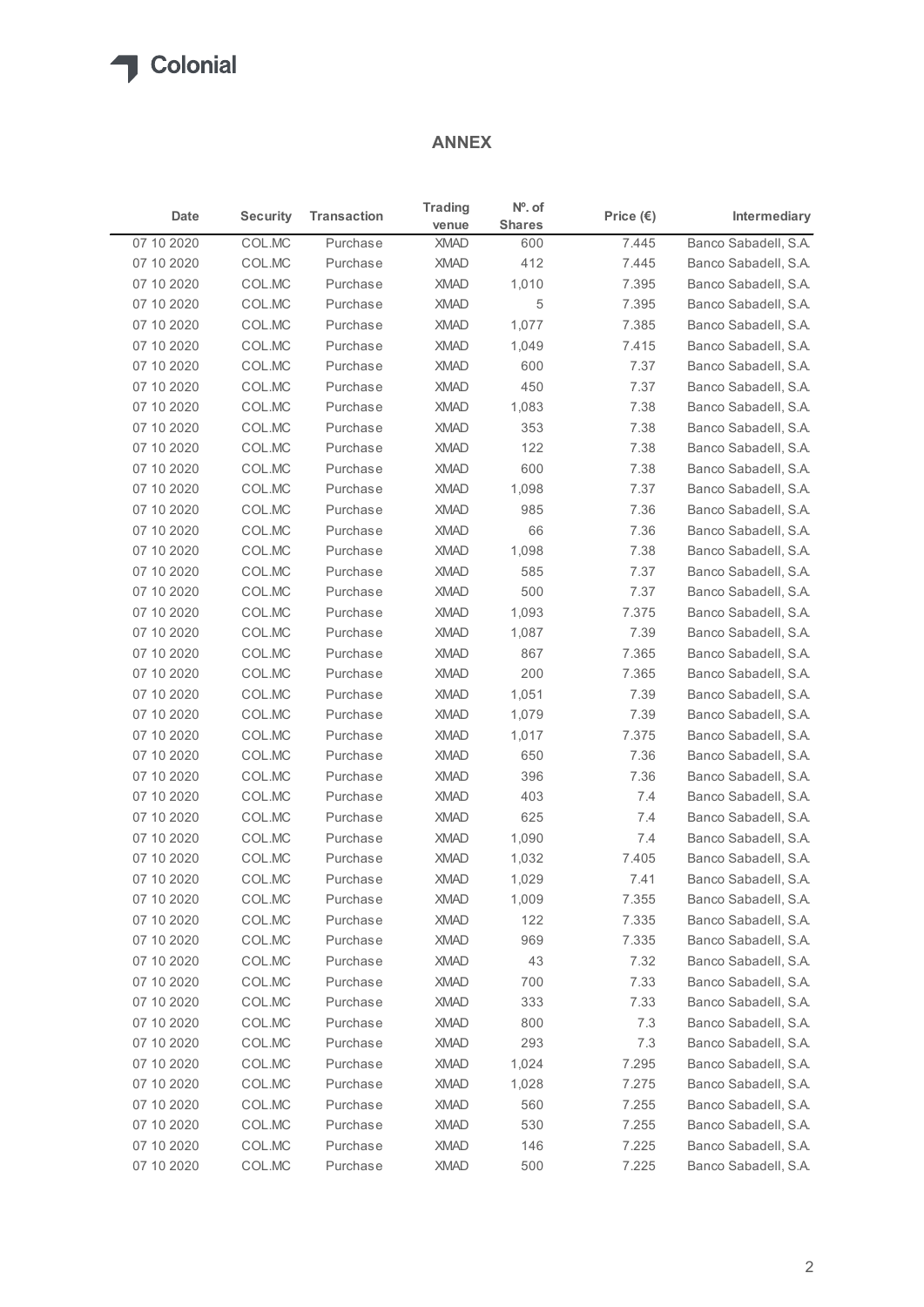

|                          |                  |                      | <b>Trading</b>             | $No$ . of      |                    |                                              |
|--------------------------|------------------|----------------------|----------------------------|----------------|--------------------|----------------------------------------------|
| Date                     | <b>Security</b>  | <b>Transaction</b>   | venue                      | <b>Shares</b>  | Price $(\epsilon)$ | Intermediary                                 |
| 07 10 2020               | COL.MC           | Purchase             | <b>XMAD</b>                | 2,157          | 7.225              | Banco Sabadell, S.A.                         |
| 07 10 2020               | COL.MC           | Purchase             | <b>XMAD</b>                | 2,197          | 7.225              | Banco Sabadell, S.A.                         |
| 07 10 2020               | COL.MC           | Purchase             | <b>XMAD</b>                | 600            | 7.23               | Banco Sabadell, S.A.<br>Banco Sabadell, S.A. |
| 07 10 2020<br>07 10 2020 | COL.MC<br>COL.MC | Purchase<br>Purchase | <b>XMAD</b><br><b>XMAD</b> | 487<br>555     | 7.23<br>7.25       | Banco Sabadell, S.A.                         |
| 07 10 2020               | COL.MC           | Purchase             | <b>XMAD</b>                | 486            | 7.25               | Banco Sabadell, S.A.                         |
| 07 10 2020               | COL.MC           | Purchase             | <b>XMAD</b>                | 400            | 7.22               | Banco Sabadell, S.A.                         |
| 07 10 2020               | COL.MC           | Purchase             | <b>XMAD</b>                | 557            | 7.22               | Banco Sabadell, S.A.                         |
| 07 10 2020               | COL.MC           | Purchase             | <b>XMAD</b>                | 15             | 7.22               | Banco Sabadell, S.A.                         |
| 07 10 2020               | COL.MC           | Purchase             | <b>XMAD</b>                | 294            | 7.22               | Banco Sabadell, S.A.                         |
| 07 10 2020               | COL.MC           | Purchase             | <b>XMAD</b>                | 694            | 7.22               | Banco Sabadell, S.A.                         |
| 07 10 2020               | COL.MC           | Purchase             | <b>XMAD</b>                | 600            | 7.22               | Banco Sabadell, S.A.                         |
| 07 10 2020               | COL.MC           | Purchase             | <b>XMAD</b>                | 225            | 7.22               | Banco Sabadell, S.A.                         |
| 07 10 2020<br>07 10 2020 | COL.MC<br>COL.MC | Purchase<br>Purchase | <b>XMAD</b>                | 1,000          | 7.22               | Banco Sabadell, S.A.<br>Banco Sabadell, S.A. |
| 07 10 2020               | COL.MC           | Purchase             | <b>XMAD</b><br><b>XMAD</b> | 1,215<br>940   | 7.22<br>7.23       | Banco Sabadell, S.A.                         |
| 07 10 2020               | COL.MC           | Purchase             | <b>XMAD</b>                | 65             | 7.23               | Banco Sabadell, S.A.                         |
| 07 10 2020               | COL.MC           | Purchase             | <b>XMAD</b>                | 28             | 7.24               | Banco Sabadell, S.A.                         |
| 07 10 2020               | COL.MC           | Purchase             | <b>XMAD</b>                | 215            | 7.24               | Banco Sabadell, S.A.                         |
| 07 10 2020               | COL.MC           | Purchase             | <b>XMAD</b>                | 1,438          | 7.24               | Banco Sabadell, S.A.                         |
| 07 10 2020               | COL.MC           | Purchase             | <b>XMAD</b>                | 9              | 7.24               | Banco Sabadell, S.A.                         |
| 07 10 2020               | COL.MC           | Purchase             | <b>XMAD</b>                | 2,362          | 7.24               | Banco Sabadell, S.A.                         |
| 07 10 2020               | COL.MC           | Purchase             | <b>XMAD</b>                | 948            | 7.24               | Banco Sabadell, S.A.                         |
| 07 10 2020               | COL.MC           | Purchase             | <b>XMAD</b>                | 428            | 7.265              | Banco Sabadell, S.A.                         |
| 07 10 2020               | COL.MC           | Purchase             | <b>XMAD</b>                | 600            | 7.265              | Banco Sabadell, S.A.                         |
| 07 10 2020<br>07 10 2020 | COL.MC<br>COL.MC | Purchase<br>Purchase | <b>XMAD</b><br><b>XMAD</b> | 36<br>80       | 7.265<br>7.28      | Banco Sabadell, S.A.<br>Banco Sabadell, S.A. |
| 08 10 2020               | COL.MC           | Purchase             | <b>XMAD</b>                | 1,001          | 7.35               | Banco Sabadell, S.A.                         |
| 08 10 2020               | COL.MC           | Purchase             | <b>XMAD</b>                | 365            | 7.31               | Banco Sabadell, S.A.                         |
| 08 10 2020               | COL.MC           | Purchase             | <b>XMAD</b>                | 674            | 7.31               | Banco Sabadell, S.A.                         |
| 08 10 2020               | COL.MC           | Purchase             | <b>XMAD</b>                | 700            | 7.36               | Banco Sabadell, S.A.                         |
| 08 10 2020               | COL.MC           | Purchase             | <b>XMAD</b>                | 329            | 7.36               | Banco Sabadell, S.A.                         |
| 08 10 2020               | COL.MC           | Purchase             | <b>XMAD</b>                | 497            | 7.395              | Banco Sabadell, S.A.                         |
| 08 10 2020               | COL.MC           | Purchase             | <b>XMAD</b>                | 598            | 7.395              | Banco Sabadell, S.A.                         |
| 08 10 2020               | COL.MC           | Purchase             | <b>XMAD</b>                | 1,013          | 7.35               | Banco Sabadell, S.A.                         |
| 08 10 2020               | COL.MC           | Purchase             | <b>XMAD</b>                | 1,091          | 7.345              | Banco Sabadell, S.A.                         |
| 08 10 2020               | COL.MC           | Purchase             | <b>XMAD</b>                | 1,077          | 7.325              | Banco Sabadell, S.A.                         |
| 08 10 2020               | COL.MC           | Purchase             | <b>XMAD</b>                | 1,070          | 7.335              | Banco Sabadell, S.A.                         |
| 08 10 2020               | COL.MC           | Purchase             | <b>XMAD</b>                | 10             | 7.335              | Banco Sabadell, S.A.                         |
| 08 10 2020               | COL.MC           | Purchase             | <b>XMAD</b><br><b>XMAD</b> | 600            | 7.325<br>7.325     | Banco Sabadell, S.A.<br>Banco Sabadell, S.A. |
| 08 10 2020<br>08 10 2020 | COL.MC<br>COL.MC | Purchase<br>Purchase | <b>XMAD</b>                | 402<br>1,009   | 7.345              | Banco Sabadell, S.A.                         |
| 08 10 2020               | COL.MC           | Purchase             | <b>XMAD</b>                | 1,061          | 7.35               | Banco Sabadell, S.A.                         |
| 08 10 2020               | COL.MC           | Purchase             | <b>XMAD</b>                | 223            | 7.34               | Banco Sabadell, S.A.                         |
| 08 10 2020               | COL.MC           | Purchase             | <b>XMAD</b>                | 800            | 7.34               | Banco Sabadell, S.A.                         |
| 08 10 2020               | COL.MC           | Purchase             | <b>XMAD</b>                | 26             | 7.34               | Banco Sabadell, S.A.                         |
| 08 10 2020               | COL.MC           | Purchase             | <b>XMAD</b>                | 1,088          | 7.375              | Banco Sabadell, S.A.                         |
| 08 10 2020               | COL.MC           | Purchase             | XMAD                       | 1,060          | 7.355              | Banco Sabadell, S.A.                         |
|                          | COL.MC           | Purchase             | XMAD                       | $\overline{4}$ | 7.405              | Banco Sabadell, S.A.                         |
| 08 10 2020               |                  |                      |                            |                |                    |                                              |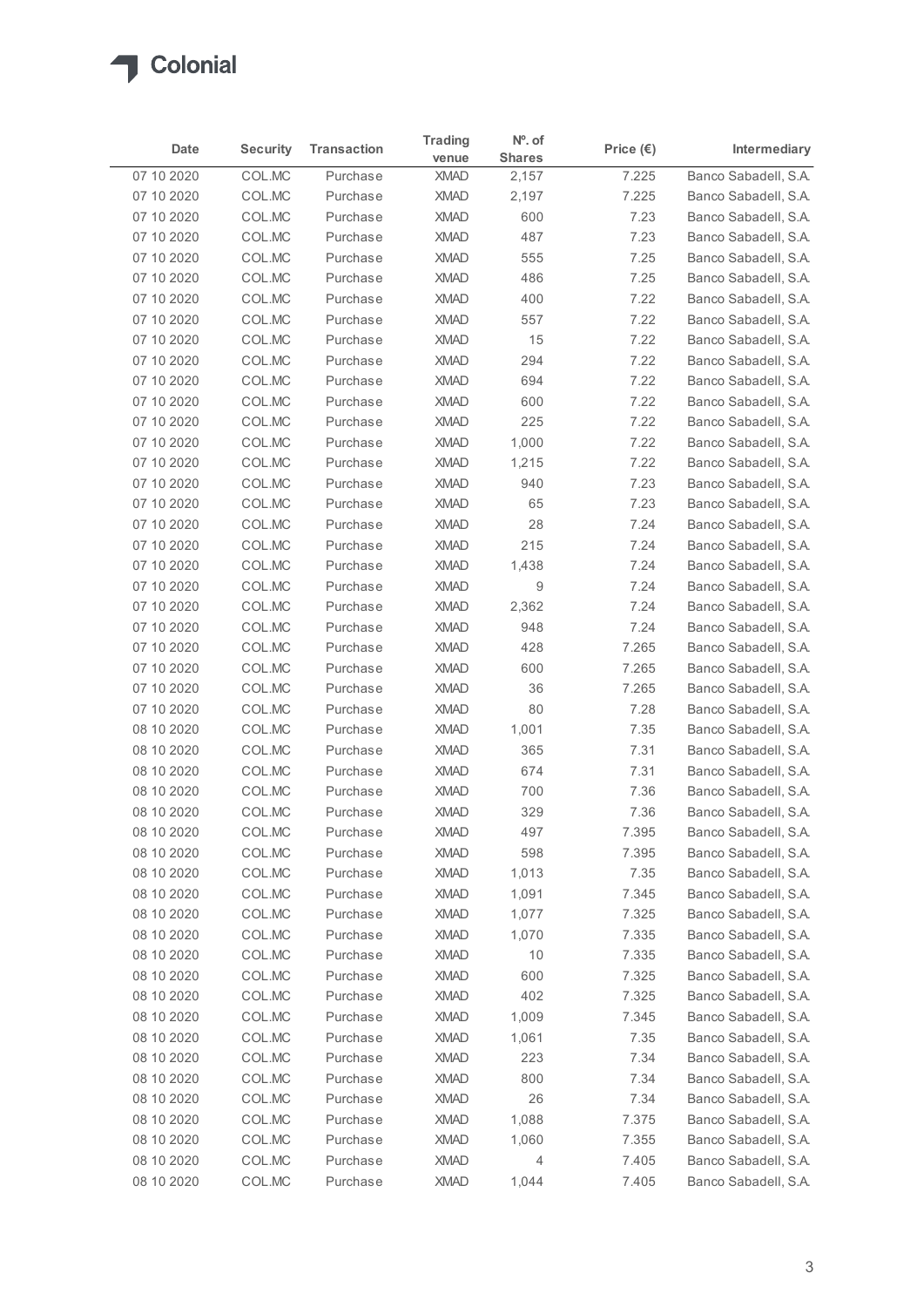

| <b>Security</b><br><b>Transaction</b><br>Intermediary<br>Date<br>Price $(\epsilon)$<br><b>Shares</b><br>venue<br>Banco Sabadell, S.A.<br>COL.MC<br>7.395<br>Purchase<br><b>XMAD</b><br>767<br>COL.MC<br>240<br>7.395<br>Purchase<br><b>XMAD</b><br>COL.MC<br>08 10 2020<br>Purchase<br><b>XMAD</b><br>1,000<br>7.415<br>COL.MC<br><b>XMAD</b><br>1,062<br>08 10 2020<br>Purchase<br>7.4<br>COL.MC<br>7.375<br>08 10 2020<br>Purchase<br><b>XMAD</b><br>1,057<br>COL.MC<br>08 10 2020<br>Purchase<br><b>XMAD</b><br>1,022<br>7.36<br>COL.MC<br>08 10 2020<br>Purchase<br><b>XMAD</b><br>1,030<br>7.35<br>COL.MC<br><b>XMAD</b><br>78<br>7.33<br>Purchase<br>COL.MC<br><b>XMAD</b><br>98<br>7.33<br>08 10 2020<br>Purchase<br>COL.MC<br>08 10 2020<br>Purchase<br><b>XMAD</b><br>840<br>7.33<br>COL.MC<br><b>XMAD</b><br>Purchase<br>127<br>7.32<br>883<br>7.32<br>COL.MC<br>Purchase<br><b>XMAD</b><br>COL.MC<br><b>XMAD</b><br>1,096<br>7.325<br>Purchase<br>08 10 2020<br>COL.MC<br>Purchase<br><b>XMAD</b><br>683<br>7.315<br>COL.MC<br><b>XMAD</b><br>382<br>7.315<br>08 10 2020<br>Purchase<br>08 10 2020<br>COL.MC<br><b>XMAD</b><br>93<br>7.32<br>Purchase<br>781<br>7.32<br>08 10 2020<br>COL.MC<br>Purchase<br><b>XMAD</b><br>143<br>08 10 2020<br>COL.MC<br><b>XMAD</b><br>7.32<br>Purchase<br>COL.MC<br><b>XMAD</b><br>71<br>7.31<br>Purchase<br>COL.MC<br>472<br>7.31<br>Purchase<br><b>XMAD</b><br>COL.MC<br>488<br>7.31<br>Purchase<br><b>XMAD</b><br>COL.MC<br>7.315<br>Purchase<br><b>XMAD</b><br>1,078<br>COL.MC<br>Purchase<br><b>XMAD</b><br>800<br>7.31<br>298<br>7.31<br>COL.MC<br>Purchase<br><b>XMAD</b><br>COL.MC<br>7.325<br>Purchase<br><b>XMAD</b><br>149<br>08 10 2020<br>COL.MC<br>7.325<br>Purchase<br><b>XMAD</b><br>857<br>COL.MC<br>7.315<br>08 10 2020<br>Purchase<br><b>XMAD</b><br>1,027<br>08 10 2020<br>COL.MC<br>Purchase<br><b>XMAD</b><br>1,080<br>7.315<br>600<br>7.32<br>08 10 2020<br>COL.MC<br>Purchase<br><b>XMAD</b><br>COL.MC<br>08 10 2020<br>Purchase<br><b>XMAD</b><br>496<br>7.32<br>COL.MC<br>460<br>7.32<br>08 10 2020<br>Purchase<br><b>XMAD</b><br>939<br>09 10 2020<br>COL.MC<br>Purchase<br><b>XMAD</b><br>7.36<br>09 10 2020<br>COL.MC<br>Purchase<br><b>XMAD</b><br>101<br>7.36<br>COL.MC<br><b>XMAD</b><br>7.34<br>09 10 2020<br>Purchase<br>1,083<br>COL.MC<br><b>XMAD</b><br>690<br>7.325<br>09 10 2020<br>Purchase<br>341<br>7.325<br>09 10 2020<br>COL.MC<br>Purchase<br><b>XMAD</b><br>41<br>7.325<br>COL.MC<br>Purchase<br><b>XMAD</b><br>COL.MC<br><b>XMAD</b><br>1,015<br>7.3<br>Purchase<br>COL.MC<br>7.3<br>Purchase<br><b>XMAD</b><br>1,062<br>COL.MC<br>7.305<br>Purchase<br><b>XMAD</b><br>500<br>188<br>7.305<br>COL.MC<br>Purchase<br><b>XMAD</b><br>316<br>7.305<br>COL.MC<br>Purchase<br><b>XMAD</b><br><b>XMAD</b><br>286<br>7.28<br>COL.MC<br>Purchase<br>718<br>7.28<br>COL.MC<br>Purchase<br><b>XMAD</b><br>COL.MC<br>Purchase<br>1,074<br><b>XMAD</b><br>7.255<br>7.285<br>COL.MC<br>Purchase<br><b>XMAD</b><br>1,015<br>20<br>7.285<br>COL.MC<br><b>XMAD</b><br>Purchase<br>XMAD<br>980<br>7.265<br>COL.MC<br>Banco Sabadell, S.A.<br>Purchase<br>09 10 20 20<br>COL.MC<br>Purchase<br>XMAD<br>30<br>7.265<br>7.25<br>09 10 2020<br>COLMC<br><b>XMAD</b><br>1,084 |             |          | <b>Trading</b> | $No$ . of |  |
|------------------------------------------------------------------------------------------------------------------------------------------------------------------------------------------------------------------------------------------------------------------------------------------------------------------------------------------------------------------------------------------------------------------------------------------------------------------------------------------------------------------------------------------------------------------------------------------------------------------------------------------------------------------------------------------------------------------------------------------------------------------------------------------------------------------------------------------------------------------------------------------------------------------------------------------------------------------------------------------------------------------------------------------------------------------------------------------------------------------------------------------------------------------------------------------------------------------------------------------------------------------------------------------------------------------------------------------------------------------------------------------------------------------------------------------------------------------------------------------------------------------------------------------------------------------------------------------------------------------------------------------------------------------------------------------------------------------------------------------------------------------------------------------------------------------------------------------------------------------------------------------------------------------------------------------------------------------------------------------------------------------------------------------------------------------------------------------------------------------------------------------------------------------------------------------------------------------------------------------------------------------------------------------------------------------------------------------------------------------------------------------------------------------------------------------------------------------------------------------------------------------------------------------------------------------------------------------------------------------------------------------------------------------------------------------------------------------------------------------------------------------------------------------------------------------------------------------------------------------------------------------------------------------------------------------------------------------------------------------------------------------------------------------------------------------------------------------------------------------------------------------------------------------------------------------------------------------------------------------------------|-------------|----------|----------------|-----------|--|
| Banco Sabadell, S.A.<br>Banco Sabadell, S.A.<br>Banco Sabadell, S.A.<br>Banco Sabadell, S.A.<br>Banco Sabadell, S.A.<br>Banco Sabadell, S.A.<br>Banco Sabadell, S.A.<br>Banco Sabadell, S.A.<br>Banco Sabadell, S.A.<br>Banco Sabadell, S.A.<br>Banco Sabadell, S.A.<br>Banco Sabadell, S.A.<br>Banco Sabadell, S.A.<br>Banco Sabadell, S.A.<br>Banco Sabadell, S.A.<br>Banco Sabadell, S.A.<br>Banco Sabadell, S.A.<br>Banco Sabadell, S.A.<br>Banco Sabadell, S.A.<br>Banco Sabadell, S.A.<br>Banco Sabadell, S.A.<br>Banco Sabadell, S.A.<br>Banco Sabadell, S.A.<br>Banco Sabadell, S.A.<br>Banco Sabadell, S.A.<br>Banco Sabadell, S.A.<br>Banco Sabadell, S.A.<br>Banco Sabadell, S.A.<br>Banco Sabadell, S.A.<br>Banco Sabadell, S.A.<br>Banco Sabadell, S.A.<br>Banco Sabadell, S.A.<br>Banco Sabadell, S.A.<br>Banco Sabadell, S.A.<br>Banco Sabadell, S.A.<br>Banco Sabadell, S.A.<br>Banco Sabadell, S.A.<br>Banco Sabadell, S.A.<br>Banco Sabadell, S.A.<br>Banco Sabadell, S.A.<br>Banco Sabadell, S.A.<br>Banco Sabadell, S.A.<br>Banco Sabadell, S.A.<br>Banco Sabadell, S.A.<br>Banco Sabadell, S.A.<br>Banco Sabadell, S.A.<br>Banco Sabadell, S.A.<br>Banco Sabadell, S.A.                                                                                                                                                                                                                                                                                                                                                                                                                                                                                                                                                                                                                                                                                                                                                                                                                                                                                                                                                                                                                                                                                                                                                                                                                                                                                                                                                                                                                                                                                                                                                                                                                                                                                                                                                                                                                                                                                                                                                                                                                                                         |             |          |                |           |  |
|                                                                                                                                                                                                                                                                                                                                                                                                                                                                                                                                                                                                                                                                                                                                                                                                                                                                                                                                                                                                                                                                                                                                                                                                                                                                                                                                                                                                                                                                                                                                                                                                                                                                                                                                                                                                                                                                                                                                                                                                                                                                                                                                                                                                                                                                                                                                                                                                                                                                                                                                                                                                                                                                                                                                                                                                                                                                                                                                                                                                                                                                                                                                                                                                                                                      | 08 10 2020  |          |                |           |  |
|                                                                                                                                                                                                                                                                                                                                                                                                                                                                                                                                                                                                                                                                                                                                                                                                                                                                                                                                                                                                                                                                                                                                                                                                                                                                                                                                                                                                                                                                                                                                                                                                                                                                                                                                                                                                                                                                                                                                                                                                                                                                                                                                                                                                                                                                                                                                                                                                                                                                                                                                                                                                                                                                                                                                                                                                                                                                                                                                                                                                                                                                                                                                                                                                                                                      | 08 10 2020  |          |                |           |  |
|                                                                                                                                                                                                                                                                                                                                                                                                                                                                                                                                                                                                                                                                                                                                                                                                                                                                                                                                                                                                                                                                                                                                                                                                                                                                                                                                                                                                                                                                                                                                                                                                                                                                                                                                                                                                                                                                                                                                                                                                                                                                                                                                                                                                                                                                                                                                                                                                                                                                                                                                                                                                                                                                                                                                                                                                                                                                                                                                                                                                                                                                                                                                                                                                                                                      |             |          |                |           |  |
|                                                                                                                                                                                                                                                                                                                                                                                                                                                                                                                                                                                                                                                                                                                                                                                                                                                                                                                                                                                                                                                                                                                                                                                                                                                                                                                                                                                                                                                                                                                                                                                                                                                                                                                                                                                                                                                                                                                                                                                                                                                                                                                                                                                                                                                                                                                                                                                                                                                                                                                                                                                                                                                                                                                                                                                                                                                                                                                                                                                                                                                                                                                                                                                                                                                      |             |          |                |           |  |
|                                                                                                                                                                                                                                                                                                                                                                                                                                                                                                                                                                                                                                                                                                                                                                                                                                                                                                                                                                                                                                                                                                                                                                                                                                                                                                                                                                                                                                                                                                                                                                                                                                                                                                                                                                                                                                                                                                                                                                                                                                                                                                                                                                                                                                                                                                                                                                                                                                                                                                                                                                                                                                                                                                                                                                                                                                                                                                                                                                                                                                                                                                                                                                                                                                                      |             |          |                |           |  |
|                                                                                                                                                                                                                                                                                                                                                                                                                                                                                                                                                                                                                                                                                                                                                                                                                                                                                                                                                                                                                                                                                                                                                                                                                                                                                                                                                                                                                                                                                                                                                                                                                                                                                                                                                                                                                                                                                                                                                                                                                                                                                                                                                                                                                                                                                                                                                                                                                                                                                                                                                                                                                                                                                                                                                                                                                                                                                                                                                                                                                                                                                                                                                                                                                                                      |             |          |                |           |  |
|                                                                                                                                                                                                                                                                                                                                                                                                                                                                                                                                                                                                                                                                                                                                                                                                                                                                                                                                                                                                                                                                                                                                                                                                                                                                                                                                                                                                                                                                                                                                                                                                                                                                                                                                                                                                                                                                                                                                                                                                                                                                                                                                                                                                                                                                                                                                                                                                                                                                                                                                                                                                                                                                                                                                                                                                                                                                                                                                                                                                                                                                                                                                                                                                                                                      | 08 10 2020  |          |                |           |  |
|                                                                                                                                                                                                                                                                                                                                                                                                                                                                                                                                                                                                                                                                                                                                                                                                                                                                                                                                                                                                                                                                                                                                                                                                                                                                                                                                                                                                                                                                                                                                                                                                                                                                                                                                                                                                                                                                                                                                                                                                                                                                                                                                                                                                                                                                                                                                                                                                                                                                                                                                                                                                                                                                                                                                                                                                                                                                                                                                                                                                                                                                                                                                                                                                                                                      |             |          |                |           |  |
|                                                                                                                                                                                                                                                                                                                                                                                                                                                                                                                                                                                                                                                                                                                                                                                                                                                                                                                                                                                                                                                                                                                                                                                                                                                                                                                                                                                                                                                                                                                                                                                                                                                                                                                                                                                                                                                                                                                                                                                                                                                                                                                                                                                                                                                                                                                                                                                                                                                                                                                                                                                                                                                                                                                                                                                                                                                                                                                                                                                                                                                                                                                                                                                                                                                      |             |          |                |           |  |
|                                                                                                                                                                                                                                                                                                                                                                                                                                                                                                                                                                                                                                                                                                                                                                                                                                                                                                                                                                                                                                                                                                                                                                                                                                                                                                                                                                                                                                                                                                                                                                                                                                                                                                                                                                                                                                                                                                                                                                                                                                                                                                                                                                                                                                                                                                                                                                                                                                                                                                                                                                                                                                                                                                                                                                                                                                                                                                                                                                                                                                                                                                                                                                                                                                                      | 08 10 2020  |          |                |           |  |
|                                                                                                                                                                                                                                                                                                                                                                                                                                                                                                                                                                                                                                                                                                                                                                                                                                                                                                                                                                                                                                                                                                                                                                                                                                                                                                                                                                                                                                                                                                                                                                                                                                                                                                                                                                                                                                                                                                                                                                                                                                                                                                                                                                                                                                                                                                                                                                                                                                                                                                                                                                                                                                                                                                                                                                                                                                                                                                                                                                                                                                                                                                                                                                                                                                                      | 08 10 2020  |          |                |           |  |
|                                                                                                                                                                                                                                                                                                                                                                                                                                                                                                                                                                                                                                                                                                                                                                                                                                                                                                                                                                                                                                                                                                                                                                                                                                                                                                                                                                                                                                                                                                                                                                                                                                                                                                                                                                                                                                                                                                                                                                                                                                                                                                                                                                                                                                                                                                                                                                                                                                                                                                                                                                                                                                                                                                                                                                                                                                                                                                                                                                                                                                                                                                                                                                                                                                                      | 08 10 2020  |          |                |           |  |
|                                                                                                                                                                                                                                                                                                                                                                                                                                                                                                                                                                                                                                                                                                                                                                                                                                                                                                                                                                                                                                                                                                                                                                                                                                                                                                                                                                                                                                                                                                                                                                                                                                                                                                                                                                                                                                                                                                                                                                                                                                                                                                                                                                                                                                                                                                                                                                                                                                                                                                                                                                                                                                                                                                                                                                                                                                                                                                                                                                                                                                                                                                                                                                                                                                                      |             |          |                |           |  |
|                                                                                                                                                                                                                                                                                                                                                                                                                                                                                                                                                                                                                                                                                                                                                                                                                                                                                                                                                                                                                                                                                                                                                                                                                                                                                                                                                                                                                                                                                                                                                                                                                                                                                                                                                                                                                                                                                                                                                                                                                                                                                                                                                                                                                                                                                                                                                                                                                                                                                                                                                                                                                                                                                                                                                                                                                                                                                                                                                                                                                                                                                                                                                                                                                                                      |             |          |                |           |  |
|                                                                                                                                                                                                                                                                                                                                                                                                                                                                                                                                                                                                                                                                                                                                                                                                                                                                                                                                                                                                                                                                                                                                                                                                                                                                                                                                                                                                                                                                                                                                                                                                                                                                                                                                                                                                                                                                                                                                                                                                                                                                                                                                                                                                                                                                                                                                                                                                                                                                                                                                                                                                                                                                                                                                                                                                                                                                                                                                                                                                                                                                                                                                                                                                                                                      |             |          |                |           |  |
|                                                                                                                                                                                                                                                                                                                                                                                                                                                                                                                                                                                                                                                                                                                                                                                                                                                                                                                                                                                                                                                                                                                                                                                                                                                                                                                                                                                                                                                                                                                                                                                                                                                                                                                                                                                                                                                                                                                                                                                                                                                                                                                                                                                                                                                                                                                                                                                                                                                                                                                                                                                                                                                                                                                                                                                                                                                                                                                                                                                                                                                                                                                                                                                                                                                      |             |          |                |           |  |
|                                                                                                                                                                                                                                                                                                                                                                                                                                                                                                                                                                                                                                                                                                                                                                                                                                                                                                                                                                                                                                                                                                                                                                                                                                                                                                                                                                                                                                                                                                                                                                                                                                                                                                                                                                                                                                                                                                                                                                                                                                                                                                                                                                                                                                                                                                                                                                                                                                                                                                                                                                                                                                                                                                                                                                                                                                                                                                                                                                                                                                                                                                                                                                                                                                                      | 08 10 2020  |          |                |           |  |
|                                                                                                                                                                                                                                                                                                                                                                                                                                                                                                                                                                                                                                                                                                                                                                                                                                                                                                                                                                                                                                                                                                                                                                                                                                                                                                                                                                                                                                                                                                                                                                                                                                                                                                                                                                                                                                                                                                                                                                                                                                                                                                                                                                                                                                                                                                                                                                                                                                                                                                                                                                                                                                                                                                                                                                                                                                                                                                                                                                                                                                                                                                                                                                                                                                                      | 08 10 2020  |          |                |           |  |
|                                                                                                                                                                                                                                                                                                                                                                                                                                                                                                                                                                                                                                                                                                                                                                                                                                                                                                                                                                                                                                                                                                                                                                                                                                                                                                                                                                                                                                                                                                                                                                                                                                                                                                                                                                                                                                                                                                                                                                                                                                                                                                                                                                                                                                                                                                                                                                                                                                                                                                                                                                                                                                                                                                                                                                                                                                                                                                                                                                                                                                                                                                                                                                                                                                                      | 08 10 2020  |          |                |           |  |
|                                                                                                                                                                                                                                                                                                                                                                                                                                                                                                                                                                                                                                                                                                                                                                                                                                                                                                                                                                                                                                                                                                                                                                                                                                                                                                                                                                                                                                                                                                                                                                                                                                                                                                                                                                                                                                                                                                                                                                                                                                                                                                                                                                                                                                                                                                                                                                                                                                                                                                                                                                                                                                                                                                                                                                                                                                                                                                                                                                                                                                                                                                                                                                                                                                                      | 08 10 2020  |          |                |           |  |
|                                                                                                                                                                                                                                                                                                                                                                                                                                                                                                                                                                                                                                                                                                                                                                                                                                                                                                                                                                                                                                                                                                                                                                                                                                                                                                                                                                                                                                                                                                                                                                                                                                                                                                                                                                                                                                                                                                                                                                                                                                                                                                                                                                                                                                                                                                                                                                                                                                                                                                                                                                                                                                                                                                                                                                                                                                                                                                                                                                                                                                                                                                                                                                                                                                                      | 08 10 2020  |          |                |           |  |
|                                                                                                                                                                                                                                                                                                                                                                                                                                                                                                                                                                                                                                                                                                                                                                                                                                                                                                                                                                                                                                                                                                                                                                                                                                                                                                                                                                                                                                                                                                                                                                                                                                                                                                                                                                                                                                                                                                                                                                                                                                                                                                                                                                                                                                                                                                                                                                                                                                                                                                                                                                                                                                                                                                                                                                                                                                                                                                                                                                                                                                                                                                                                                                                                                                                      | 08 10 2020  |          |                |           |  |
|                                                                                                                                                                                                                                                                                                                                                                                                                                                                                                                                                                                                                                                                                                                                                                                                                                                                                                                                                                                                                                                                                                                                                                                                                                                                                                                                                                                                                                                                                                                                                                                                                                                                                                                                                                                                                                                                                                                                                                                                                                                                                                                                                                                                                                                                                                                                                                                                                                                                                                                                                                                                                                                                                                                                                                                                                                                                                                                                                                                                                                                                                                                                                                                                                                                      | 08 10 2020  |          |                |           |  |
|                                                                                                                                                                                                                                                                                                                                                                                                                                                                                                                                                                                                                                                                                                                                                                                                                                                                                                                                                                                                                                                                                                                                                                                                                                                                                                                                                                                                                                                                                                                                                                                                                                                                                                                                                                                                                                                                                                                                                                                                                                                                                                                                                                                                                                                                                                                                                                                                                                                                                                                                                                                                                                                                                                                                                                                                                                                                                                                                                                                                                                                                                                                                                                                                                                                      |             |          |                |           |  |
|                                                                                                                                                                                                                                                                                                                                                                                                                                                                                                                                                                                                                                                                                                                                                                                                                                                                                                                                                                                                                                                                                                                                                                                                                                                                                                                                                                                                                                                                                                                                                                                                                                                                                                                                                                                                                                                                                                                                                                                                                                                                                                                                                                                                                                                                                                                                                                                                                                                                                                                                                                                                                                                                                                                                                                                                                                                                                                                                                                                                                                                                                                                                                                                                                                                      |             |          |                |           |  |
|                                                                                                                                                                                                                                                                                                                                                                                                                                                                                                                                                                                                                                                                                                                                                                                                                                                                                                                                                                                                                                                                                                                                                                                                                                                                                                                                                                                                                                                                                                                                                                                                                                                                                                                                                                                                                                                                                                                                                                                                                                                                                                                                                                                                                                                                                                                                                                                                                                                                                                                                                                                                                                                                                                                                                                                                                                                                                                                                                                                                                                                                                                                                                                                                                                                      |             |          |                |           |  |
|                                                                                                                                                                                                                                                                                                                                                                                                                                                                                                                                                                                                                                                                                                                                                                                                                                                                                                                                                                                                                                                                                                                                                                                                                                                                                                                                                                                                                                                                                                                                                                                                                                                                                                                                                                                                                                                                                                                                                                                                                                                                                                                                                                                                                                                                                                                                                                                                                                                                                                                                                                                                                                                                                                                                                                                                                                                                                                                                                                                                                                                                                                                                                                                                                                                      |             |          |                |           |  |
|                                                                                                                                                                                                                                                                                                                                                                                                                                                                                                                                                                                                                                                                                                                                                                                                                                                                                                                                                                                                                                                                                                                                                                                                                                                                                                                                                                                                                                                                                                                                                                                                                                                                                                                                                                                                                                                                                                                                                                                                                                                                                                                                                                                                                                                                                                                                                                                                                                                                                                                                                                                                                                                                                                                                                                                                                                                                                                                                                                                                                                                                                                                                                                                                                                                      |             |          |                |           |  |
|                                                                                                                                                                                                                                                                                                                                                                                                                                                                                                                                                                                                                                                                                                                                                                                                                                                                                                                                                                                                                                                                                                                                                                                                                                                                                                                                                                                                                                                                                                                                                                                                                                                                                                                                                                                                                                                                                                                                                                                                                                                                                                                                                                                                                                                                                                                                                                                                                                                                                                                                                                                                                                                                                                                                                                                                                                                                                                                                                                                                                                                                                                                                                                                                                                                      |             |          |                |           |  |
|                                                                                                                                                                                                                                                                                                                                                                                                                                                                                                                                                                                                                                                                                                                                                                                                                                                                                                                                                                                                                                                                                                                                                                                                                                                                                                                                                                                                                                                                                                                                                                                                                                                                                                                                                                                                                                                                                                                                                                                                                                                                                                                                                                                                                                                                                                                                                                                                                                                                                                                                                                                                                                                                                                                                                                                                                                                                                                                                                                                                                                                                                                                                                                                                                                                      |             |          |                |           |  |
|                                                                                                                                                                                                                                                                                                                                                                                                                                                                                                                                                                                                                                                                                                                                                                                                                                                                                                                                                                                                                                                                                                                                                                                                                                                                                                                                                                                                                                                                                                                                                                                                                                                                                                                                                                                                                                                                                                                                                                                                                                                                                                                                                                                                                                                                                                                                                                                                                                                                                                                                                                                                                                                                                                                                                                                                                                                                                                                                                                                                                                                                                                                                                                                                                                                      |             |          |                |           |  |
|                                                                                                                                                                                                                                                                                                                                                                                                                                                                                                                                                                                                                                                                                                                                                                                                                                                                                                                                                                                                                                                                                                                                                                                                                                                                                                                                                                                                                                                                                                                                                                                                                                                                                                                                                                                                                                                                                                                                                                                                                                                                                                                                                                                                                                                                                                                                                                                                                                                                                                                                                                                                                                                                                                                                                                                                                                                                                                                                                                                                                                                                                                                                                                                                                                                      |             |          |                |           |  |
|                                                                                                                                                                                                                                                                                                                                                                                                                                                                                                                                                                                                                                                                                                                                                                                                                                                                                                                                                                                                                                                                                                                                                                                                                                                                                                                                                                                                                                                                                                                                                                                                                                                                                                                                                                                                                                                                                                                                                                                                                                                                                                                                                                                                                                                                                                                                                                                                                                                                                                                                                                                                                                                                                                                                                                                                                                                                                                                                                                                                                                                                                                                                                                                                                                                      |             |          |                |           |  |
|                                                                                                                                                                                                                                                                                                                                                                                                                                                                                                                                                                                                                                                                                                                                                                                                                                                                                                                                                                                                                                                                                                                                                                                                                                                                                                                                                                                                                                                                                                                                                                                                                                                                                                                                                                                                                                                                                                                                                                                                                                                                                                                                                                                                                                                                                                                                                                                                                                                                                                                                                                                                                                                                                                                                                                                                                                                                                                                                                                                                                                                                                                                                                                                                                                                      | 09 10 2020  |          |                |           |  |
|                                                                                                                                                                                                                                                                                                                                                                                                                                                                                                                                                                                                                                                                                                                                                                                                                                                                                                                                                                                                                                                                                                                                                                                                                                                                                                                                                                                                                                                                                                                                                                                                                                                                                                                                                                                                                                                                                                                                                                                                                                                                                                                                                                                                                                                                                                                                                                                                                                                                                                                                                                                                                                                                                                                                                                                                                                                                                                                                                                                                                                                                                                                                                                                                                                                      | 09 10 2020  |          |                |           |  |
|                                                                                                                                                                                                                                                                                                                                                                                                                                                                                                                                                                                                                                                                                                                                                                                                                                                                                                                                                                                                                                                                                                                                                                                                                                                                                                                                                                                                                                                                                                                                                                                                                                                                                                                                                                                                                                                                                                                                                                                                                                                                                                                                                                                                                                                                                                                                                                                                                                                                                                                                                                                                                                                                                                                                                                                                                                                                                                                                                                                                                                                                                                                                                                                                                                                      | 09 10 2020  |          |                |           |  |
|                                                                                                                                                                                                                                                                                                                                                                                                                                                                                                                                                                                                                                                                                                                                                                                                                                                                                                                                                                                                                                                                                                                                                                                                                                                                                                                                                                                                                                                                                                                                                                                                                                                                                                                                                                                                                                                                                                                                                                                                                                                                                                                                                                                                                                                                                                                                                                                                                                                                                                                                                                                                                                                                                                                                                                                                                                                                                                                                                                                                                                                                                                                                                                                                                                                      | 09 10 2020  |          |                |           |  |
|                                                                                                                                                                                                                                                                                                                                                                                                                                                                                                                                                                                                                                                                                                                                                                                                                                                                                                                                                                                                                                                                                                                                                                                                                                                                                                                                                                                                                                                                                                                                                                                                                                                                                                                                                                                                                                                                                                                                                                                                                                                                                                                                                                                                                                                                                                                                                                                                                                                                                                                                                                                                                                                                                                                                                                                                                                                                                                                                                                                                                                                                                                                                                                                                                                                      | 09 10 2020  |          |                |           |  |
|                                                                                                                                                                                                                                                                                                                                                                                                                                                                                                                                                                                                                                                                                                                                                                                                                                                                                                                                                                                                                                                                                                                                                                                                                                                                                                                                                                                                                                                                                                                                                                                                                                                                                                                                                                                                                                                                                                                                                                                                                                                                                                                                                                                                                                                                                                                                                                                                                                                                                                                                                                                                                                                                                                                                                                                                                                                                                                                                                                                                                                                                                                                                                                                                                                                      | 09 10 2020  |          |                |           |  |
|                                                                                                                                                                                                                                                                                                                                                                                                                                                                                                                                                                                                                                                                                                                                                                                                                                                                                                                                                                                                                                                                                                                                                                                                                                                                                                                                                                                                                                                                                                                                                                                                                                                                                                                                                                                                                                                                                                                                                                                                                                                                                                                                                                                                                                                                                                                                                                                                                                                                                                                                                                                                                                                                                                                                                                                                                                                                                                                                                                                                                                                                                                                                                                                                                                                      | 09 10 2020  |          |                |           |  |
|                                                                                                                                                                                                                                                                                                                                                                                                                                                                                                                                                                                                                                                                                                                                                                                                                                                                                                                                                                                                                                                                                                                                                                                                                                                                                                                                                                                                                                                                                                                                                                                                                                                                                                                                                                                                                                                                                                                                                                                                                                                                                                                                                                                                                                                                                                                                                                                                                                                                                                                                                                                                                                                                                                                                                                                                                                                                                                                                                                                                                                                                                                                                                                                                                                                      | 09 10 2020  |          |                |           |  |
|                                                                                                                                                                                                                                                                                                                                                                                                                                                                                                                                                                                                                                                                                                                                                                                                                                                                                                                                                                                                                                                                                                                                                                                                                                                                                                                                                                                                                                                                                                                                                                                                                                                                                                                                                                                                                                                                                                                                                                                                                                                                                                                                                                                                                                                                                                                                                                                                                                                                                                                                                                                                                                                                                                                                                                                                                                                                                                                                                                                                                                                                                                                                                                                                                                                      | 09 10 2020  |          |                |           |  |
|                                                                                                                                                                                                                                                                                                                                                                                                                                                                                                                                                                                                                                                                                                                                                                                                                                                                                                                                                                                                                                                                                                                                                                                                                                                                                                                                                                                                                                                                                                                                                                                                                                                                                                                                                                                                                                                                                                                                                                                                                                                                                                                                                                                                                                                                                                                                                                                                                                                                                                                                                                                                                                                                                                                                                                                                                                                                                                                                                                                                                                                                                                                                                                                                                                                      | 09 10 2020  |          |                |           |  |
|                                                                                                                                                                                                                                                                                                                                                                                                                                                                                                                                                                                                                                                                                                                                                                                                                                                                                                                                                                                                                                                                                                                                                                                                                                                                                                                                                                                                                                                                                                                                                                                                                                                                                                                                                                                                                                                                                                                                                                                                                                                                                                                                                                                                                                                                                                                                                                                                                                                                                                                                                                                                                                                                                                                                                                                                                                                                                                                                                                                                                                                                                                                                                                                                                                                      | 09 10 2020  |          |                |           |  |
|                                                                                                                                                                                                                                                                                                                                                                                                                                                                                                                                                                                                                                                                                                                                                                                                                                                                                                                                                                                                                                                                                                                                                                                                                                                                                                                                                                                                                                                                                                                                                                                                                                                                                                                                                                                                                                                                                                                                                                                                                                                                                                                                                                                                                                                                                                                                                                                                                                                                                                                                                                                                                                                                                                                                                                                                                                                                                                                                                                                                                                                                                                                                                                                                                                                      | 09 10 20 20 |          |                |           |  |
|                                                                                                                                                                                                                                                                                                                                                                                                                                                                                                                                                                                                                                                                                                                                                                                                                                                                                                                                                                                                                                                                                                                                                                                                                                                                                                                                                                                                                                                                                                                                                                                                                                                                                                                                                                                                                                                                                                                                                                                                                                                                                                                                                                                                                                                                                                                                                                                                                                                                                                                                                                                                                                                                                                                                                                                                                                                                                                                                                                                                                                                                                                                                                                                                                                                      |             | Purchase |                |           |  |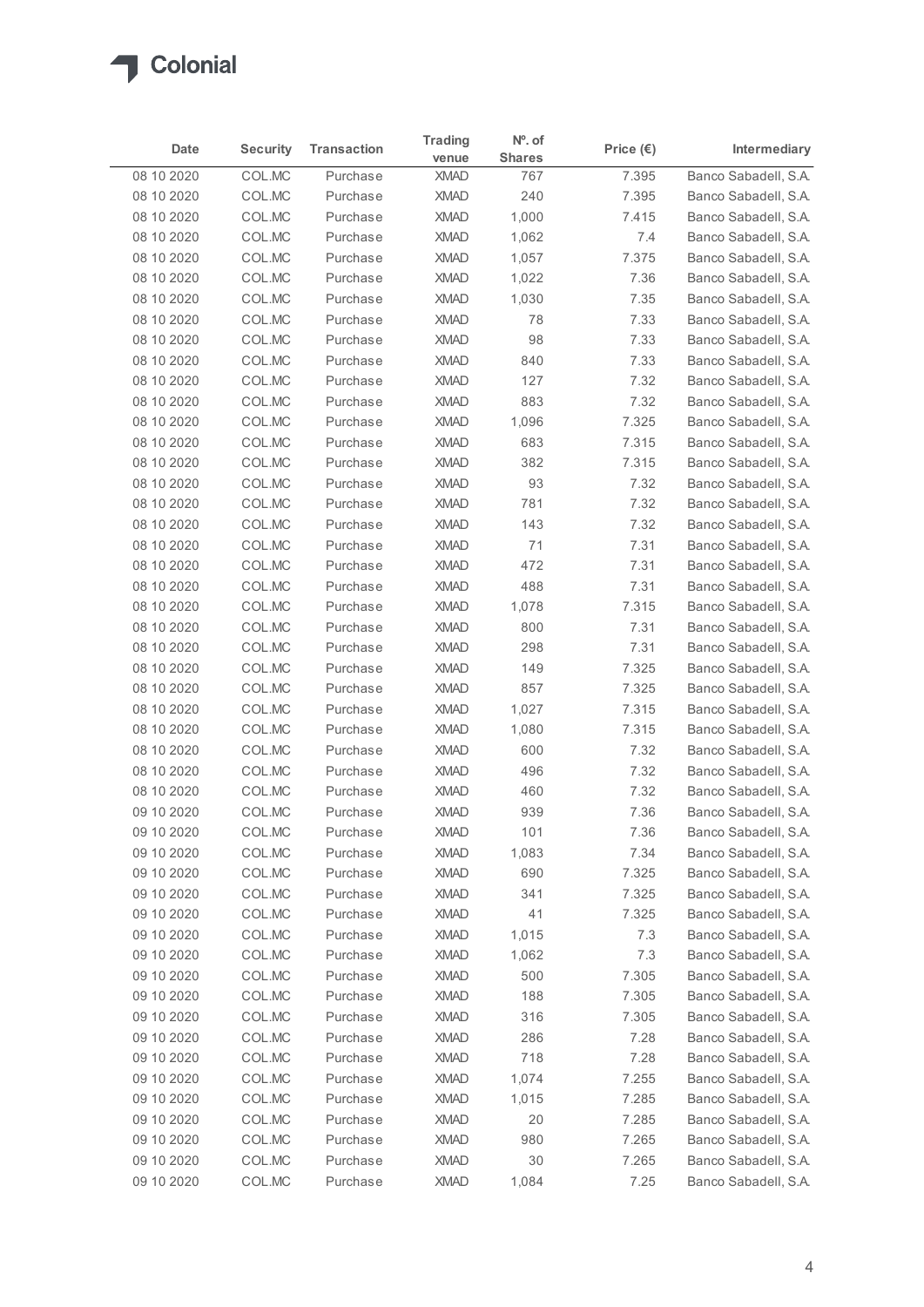

|                           |                  |                      | <b>Trading</b>             | $N^o$ . of     |                    |                                              |
|---------------------------|------------------|----------------------|----------------------------|----------------|--------------------|----------------------------------------------|
| Date                      | <b>Security</b>  | <b>Transaction</b>   | venue                      | <b>Shares</b>  | Price $(\epsilon)$ | Intermediary                                 |
| 09 10 2020                | COL.MC           | Purchase             | <b>XMAD</b>                | 62             | 7.255              | Banco Sabadell, S.A.                         |
| 09 10 2020                | COL.MC           | Purchase             | <b>XMAD</b>                | 970            | 7.255              | Banco Sabadell, S.A.                         |
| 09 10 2020<br>09 10 2020  | COL.MC<br>COL.MC | Purchase<br>Purchase | <b>XMAD</b><br><b>XMAD</b> | 1,100<br>1,016 | 7.265<br>7.265     | Banco Sabadell, S.A.<br>Banco Sabadell, S.A. |
| 09 10 2020                | COL.MC           | Purchase             | <b>XMAD</b>                | 211            | 7.27               | Banco Sabadell, S.A.                         |
| 09 10 2020                | COL.MC           | Purchase             | <b>XMAD</b>                | 338            | 7.27               | Banco Sabadell, S.A.                         |
| 09 10 2020                | COL.MC           | Purchase             | <b>XMAD</b>                | 46             | 7.275              | Banco Sabadell, S.A.                         |
| 09 10 2020                | COL.MC           | Purchase             | <b>XMAD</b>                | 153            | 7.275              | Banco Sabadell, S.A.                         |
| 09 10 2020                | COL.MC           | Purchase             | <b>XMAD</b>                | 266            | 7.275              | Banco Sabadell, S.A.                         |
| 09 10 2020                | COL.MC           | Purchase             | <b>XMAD</b>                | 258            | 7.265              | Banco Sabadell, S.A.                         |
| 09 10 2020                | COL.MC           | Purchase             | <b>XMAD</b>                | 775            | 7.265              | Banco Sabadell, S.A.                         |
| 09 10 2020                | COL.MC           | Purchase             | <b>XMAD</b>                | 1,077          | 7.265              | Banco Sabadell, S.A.                         |
| 09 10 2020                | COL.MC           | Purchase             | <b>XMAD</b>                | 572            | 7.265              | Banco Sabadell, S.A.<br>Banco Sabadell, S.A. |
| 09 10 20 20<br>09 10 2020 | COL.MC<br>COL.MC | Purchase<br>Purchase | <b>XMAD</b><br><b>XMAD</b> | 470<br>1,039   | 7.265<br>7.3       | Banco Sabadell, S.A.                         |
| 09 10 20 20               | COL.MC           | Purchase             | <b>XMAD</b>                | 340            | 7.29               | Banco Sabadell, S.A.                         |
| 09 10 2020                | COL.MC           | Purchase             | <b>XMAD</b>                | 709            | 7.29               | Banco Sabadell, S.A.                         |
| 09 10 2020                | COL.MC           | Purchase             | <b>XMAD</b>                | 1,064          | 7.29               | Banco Sabadell, S.A.                         |
| 09 10 2020                | COL.MC           | Purchase             | <b>XMAD</b>                | 1,019          | 7.27               | Banco Sabadell, S.A.                         |
| 09 10 2020                | COL.MC           | Purchase             | <b>XMAD</b>                | 1,035          | 7.28               | Banco Sabadell, S.A.                         |
| 09 10 2020                | COL.MC           | Purchase             | <b>XMAD</b>                | 1,008          | 7.28               | Banco Sabadell, S.A.                         |
| 09 10 2020                | COL.MC           | Purchase             | <b>XMAD</b>                | 1,085          | 7.24               | Banco Sabadell, S.A.                         |
| 09 10 2020                | COL.MC           | Purchase             | <b>XMAD</b>                | 500            | 7.245              | Banco Sabadell, S.A.                         |
| 09 10 2020                | COL.MC           | Purchase             | <b>XMAD</b>                | 550            | 7.245              | Banco Sabadell, S.A.                         |
| 09 10 2020<br>09 10 2020  | COL.MC<br>COL.MC | Purchase<br>Purchase | <b>XMAD</b><br><b>XMAD</b> | 211<br>838     | 7.225<br>7.235     | Banco Sabadell, S.A.<br>Banco Sabadell, S.A. |
| 09 10 2020                | COL.MC           | Purchase             | <b>XMAD</b>                | 1,079          | 7.24               | Banco Sabadell, S.A.                         |
| 09 10 2020                | COL.MC           | Purchase             | <b>XMAD</b>                | 302            | 7.215              | Banco Sabadell, S.A.                         |
| 09 10 2020                | COL.MC           | Purchase             | <b>XMAD</b>                | 90             | 7.215              | Banco Sabadell, S.A.                         |
| 09 10 2020                | COL.MC           | Purchase             | <b>XMAD</b>                | 156            | 7.215              | Banco Sabadell, S.A.                         |
| 09 10 2020                | COL.MC           | Purchase             | <b>XMAD</b>                | 410            | 7.215              | Banco Sabadell, S.A.                         |
| 09 10 2020                | COL.MC           | Purchase             | <b>XMAD</b>                | 123            | 7.215              | Banco Sabadell, S.A.                         |
| 09 10 2020                | COL.MC           | Purchase             | <b>XMAD</b>                | 1,018          | 7.205              | Banco Sabadell, S.A.                         |
| 09 10 2020                | COL.MC           | Purchase             | <b>XMAD</b>                | 1,052          | 7.21               | Banco Sabadell, S.A.                         |
| 09 10 2020                | COL.MC           | Purchase             | <b>XMAD</b>                | 1,047          | 7.205              | Banco Sabadell, S.A.                         |
| 09 10 2020                | COL.MC           | Purchase             | <b>XMAD</b>                | 1,081          | 7.215              | Banco Sabadell, S.A.                         |
| 09 10 2020                | COL.MC<br>COL.MC | Purchase             | <b>XMAD</b><br><b>XMAD</b> | 447<br>222     | 7.21<br>7.215      | Banco Sabadell, S.A.<br>Banco Sabadell, S.A. |
| 12 10 2020<br>12 10 2020  | COL.MC           | Purchase<br>Purchase | <b>XMAD</b>                | 875            | 7.215              | Banco Sabadell, S.A.                         |
| 12 10 2020                | COL.MC           | Purchase             | <b>XMAD</b>                | 287            | 7.2                | Banco Sabadell, S.A.                         |
| 12 10 2020                | COL.MC           | Purchase             | <b>XMAD</b>                | 563            | 7.205              | Banco Sabadell, S.A.                         |
| 12 10 2020                | COL.MC           | Purchase             | <b>XMAD</b>                | 283            | 7.22               | Banco Sabadell, S.A.                         |
| 12 10 2020                | COL.MC           | Purchase             | <b>XMAD</b>                | 262            | 7.235              | Banco Sabadell, S.A.                         |
| 12 10 2020                | COL.MC           | Purchase             | <b>XMAD</b>                | 277            | 7.235              | Banco Sabadell, S.A.                         |
| 12 10 2020                | COL.MC           | Purchase             | <b>XMAD</b>                | 203            | 7.245              | Banco Sabadell, S.A.                         |
| 12 10 2020                | COL.MC           | Purchase             | <b>XMAD</b>                | 279            | 7.265              | Banco Sabadell, S.A.                         |
| 12 10 2020                | COL.MC           | Purchase             | <b>XMAD</b>                | 273            | 7.24               | Banco Sabadell, S.A.                         |
| 12 10 2020                | COL.MC           | Purchase             | XMAD                       | 4              | 7.235              | Banco Sabadell, S.A.                         |
| 12 10 2020                | COLMC            | Purchase             | XMAD                       | 323            | 7.225              | Banco Sabadell, S.A.                         |
| 12 10 2020                | COLMC            | Purchase             | XMAD                       | 101            | 7.22               | Banco Sabadell, S.A.                         |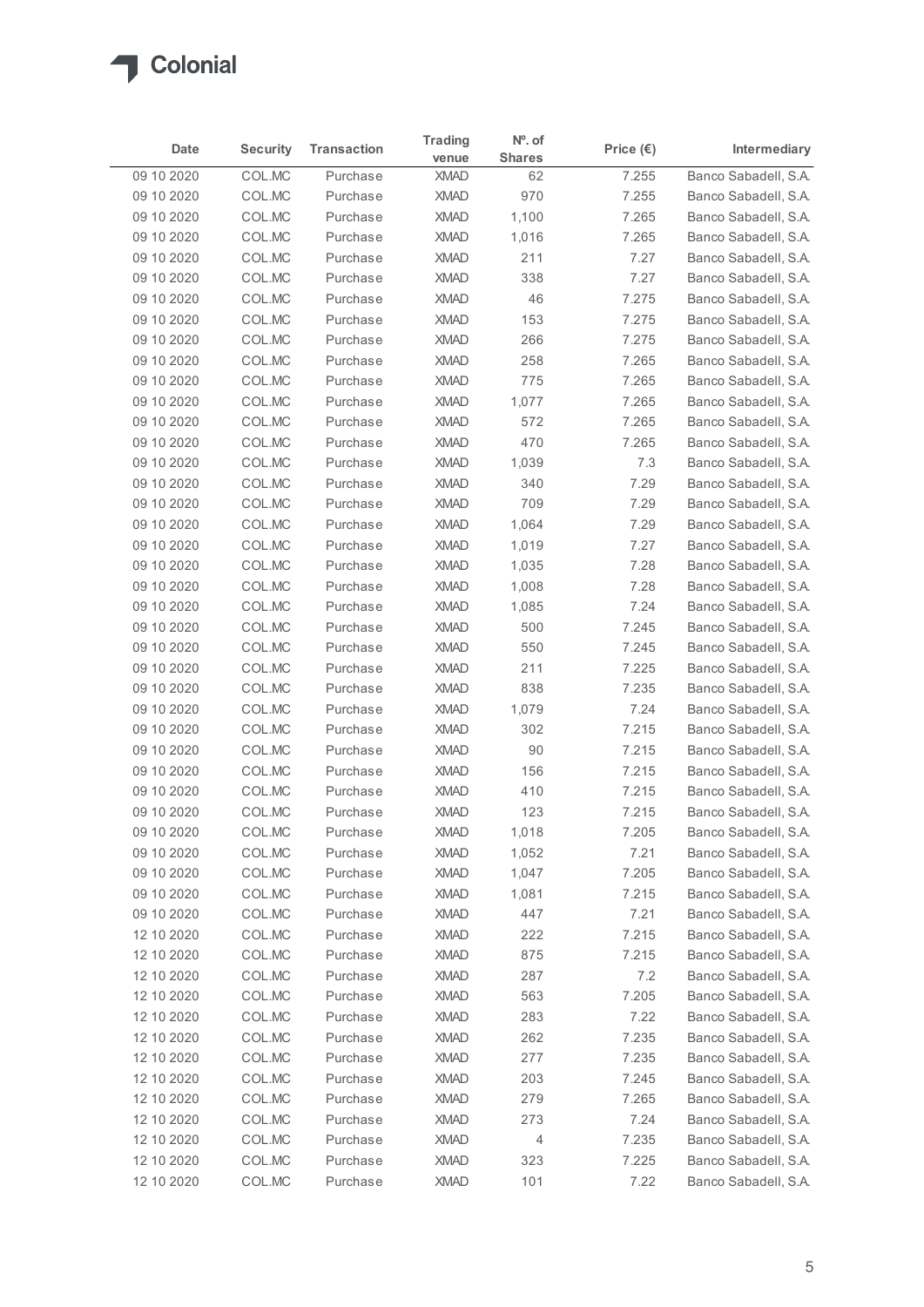

| Intermediary<br><b>Shares</b><br>venue<br>Banco Sabadell, S.A.<br>12 10 2020<br>COL.MC<br>7.26<br>Purchase<br><b>XMAD</b><br>274<br>COL.MC<br>7.255<br>Banco Sabadell, S.A.<br>12 10 2020<br>Purchase<br><b>XMAD</b><br>363<br>COL.MC<br>84<br>Banco Sabadell, S.A.<br>12 10 2020<br>Purchase<br><b>XMAD</b><br>7.25<br>COL.MC<br>233<br>7.245<br>12 10 2020<br>Purchase<br><b>XMAD</b><br>Banco Sabadell, S.A.<br>COL.MC<br>Banco Sabadell, S.A.<br>12 10 2020<br>Purchase<br><b>XMAD</b><br>275<br>7.25<br>COL.MC<br>Banco Sabadell, S.A.<br>Purchase<br><b>XMAD</b><br>48<br>7.255<br>COL.MC<br>Purchase<br><b>XMAD</b><br>237<br>7.265<br>Banco Sabadell, S.A.<br>COL.MC<br><b>XMAD</b><br>229<br>7.27<br>Banco Sabadell, S.A.<br>Purchase<br>COL.MC<br>354<br>7.275<br>Purchase<br><b>XMAD</b><br>Banco Sabadell, S.A.<br>COL.MC<br>Purchase<br><b>XMAD</b><br>646<br>7.29<br>Banco Sabadell, S.A.<br>COL.MC<br>Banco Sabadell, S.A.<br>Purchase<br><b>XMAD</b><br>285<br>7.28<br>7.31<br>COL.MC<br>Purchase<br><b>XMAD</b><br>274<br>Banco Sabadell, S.A.<br>COL.MC<br><b>XMAD</b><br>59<br>7.295<br>Banco Sabadell, S.A.<br>12 10 2020<br>Purchase<br>Banco Sabadell, S.A.<br>12 10 2020<br>COL.MC<br>Purchase<br><b>XMAD</b><br>271<br>7.295<br>COL.MC<br>XMAD<br>7.295<br>12 10 2020<br>Purchase<br>110<br>COL.MC<br><b>XMAD</b><br>71<br>7.285<br>12 10 2020<br>Purchase<br>499<br>7.285<br>12 10 2020<br>COL.MC<br>Purchase<br><b>XMAD</b><br>252<br>7.275<br>COL.MC<br><b>XMAD</b><br>Purchase<br>COL.MC<br>327<br>7.27<br>Purchase<br><b>XMAD</b><br>COL.MC<br>77<br>7.275<br>Purchase<br><b>XMAD</b><br>233<br>COL.MC<br>Purchase<br><b>XMAD</b><br>7.27<br>COL.MC<br>$20\,$<br>Purchase<br><b>XMAD</b><br>7.25<br>289<br>12 10 2020<br>COL.MC<br>Purchase<br><b>XMAD</b><br>7.25<br>352<br>7.245<br>12 10 2020<br>COL.MC<br>Purchase<br><b>XMAD</b><br>COL.MC<br><b>XMAD</b><br>269<br>7.24<br>12 10 2020<br>Purchase<br>COL.MC<br>17<br>7.235<br>12 10 2020<br>Purchase<br><b>XMAD</b><br>536<br>7.255<br>12 10 2020<br>COL.MC<br>Purchase<br><b>XMAD</b><br>52<br>7.255<br>12 10 2020<br>COL.MC<br>Purchase<br><b>XMAD</b><br>243<br>7.265<br>COL.MC<br>Purchase<br><b>XMAD</b><br>COL.MC<br>7.215<br>Purchase<br><b>XMAD</b><br>300<br>COL.MC<br>67<br>12 10 2020<br>Purchase<br><b>XMAD</b><br>7.22<br>257<br>7.215<br>COL.MC<br>Purchase<br><b>XMAD</b><br>81<br>12 10 2020<br>COL.MC<br>Purchase<br><b>XMAD</b><br>7.2<br>COL.MC<br>7.195<br>12 10 2020<br>Purchase<br><b>XMAD</b><br>191<br>COL.MC<br><b>XMAD</b><br>7.175<br>12 10 2020<br>Purchase<br>247<br>COL.MC<br>52<br>7.17<br>12 10 2020<br>Purchase<br><b>XMAD</b><br>229<br>7.17<br>12 10 2020<br>COL.MC<br>Purchase<br><b>XMAD</b><br>COL.MC<br>571<br>7.16<br>12 10 2020<br>Purchase<br><b>XMAD</b><br>COL.MC<br>104<br>12 10 2020<br>Purchase<br><b>XMAD</b><br>7.16<br>COL.MC<br>12 10 2020<br>Purchase<br><b>XMAD</b><br>234<br>7.16<br>15<br>7.155<br>COL.MC<br>Purchase<br><b>XMAD</b><br>288<br>7.155<br>COL.MC<br><b>XMAD</b><br>Purchase<br><b>XMAD</b><br>95<br>7.155<br>COL.MC<br>Purchase<br>7.135<br>COL.MC<br>Purchase<br><b>XMAD</b><br>234<br>COL.MC<br>7.125<br>Purchase<br><b>XMAD</b><br>323<br>261<br>7.115<br>COL.MC<br>Purchase<br><b>XMAD</b><br>72<br>7.1<br>COL.MC<br><b>XMAD</b><br>Purchase<br>XMAD<br>293<br>7.105<br>12 10 2020<br>COL.MC<br>Banco Sabadell, S.A.<br>Purchase<br>12 10 2020<br>COLMC<br>Purchase<br>XMAD<br>234<br>7.09<br>Banco Sabadell, S.A.<br>12 10 2020<br>COLMC<br>XMAD<br>293<br>7.09 |            |                 |                    | <b>Trading</b> | $N^o$ . of |                    |  |
|------------------------------------------------------------------------------------------------------------------------------------------------------------------------------------------------------------------------------------------------------------------------------------------------------------------------------------------------------------------------------------------------------------------------------------------------------------------------------------------------------------------------------------------------------------------------------------------------------------------------------------------------------------------------------------------------------------------------------------------------------------------------------------------------------------------------------------------------------------------------------------------------------------------------------------------------------------------------------------------------------------------------------------------------------------------------------------------------------------------------------------------------------------------------------------------------------------------------------------------------------------------------------------------------------------------------------------------------------------------------------------------------------------------------------------------------------------------------------------------------------------------------------------------------------------------------------------------------------------------------------------------------------------------------------------------------------------------------------------------------------------------------------------------------------------------------------------------------------------------------------------------------------------------------------------------------------------------------------------------------------------------------------------------------------------------------------------------------------------------------------------------------------------------------------------------------------------------------------------------------------------------------------------------------------------------------------------------------------------------------------------------------------------------------------------------------------------------------------------------------------------------------------------------------------------------------------------------------------------------------------------------------------------------------------------------------------------------------------------------------------------------------------------------------------------------------------------------------------------------------------------------------------------------------------------------------------------------------------------------------------------------------------------------------------------------------------------------------------------------------------------------------------------------------------------------------------------------------------------------------------------------------------------------------------------------------------------------------------------------------------------------------------------------------------------------------------------------------------------------------------------------------------|------------|-----------------|--------------------|----------------|------------|--------------------|--|
| Banco Sabadell, S.A.<br>Banco Sabadell, S.A.<br>Banco Sabadell, S.A.<br>Banco Sabadell, S.A.<br>Banco Sabadell, S.A.<br>Banco Sabadell, S.A.<br>Banco Sabadell, S.A.<br>Banco Sabadell, S.A.<br>Banco Sabadell, S.A.<br>Banco Sabadell, S.A.<br>Banco Sabadell, S.A.<br>Banco Sabadell, S.A.<br>Banco Sabadell, S.A.<br>Banco Sabadell, S.A.<br>Banco Sabadell, S.A.<br>Banco Sabadell, S.A.<br>Banco Sabadell, S.A.<br>Banco Sabadell, S.A.<br>Banco Sabadell, S.A.<br>Banco Sabadell, S.A.<br>Banco Sabadell, S.A.<br>Banco Sabadell, S.A.<br>Banco Sabadell, S.A.<br>Banco Sabadell, S.A.<br>Banco Sabadell, S.A.<br>Banco Sabadell, S.A.<br>Banco Sabadell, S.A.<br>Banco Sabadell, S.A.<br>Banco Sabadell, S.A.<br>Banco Sabadell, S.A.<br>Banco Sabadell, S.A.<br>Banco Sabadell, S.A.<br>Banco Sabadell, S.A.                                                                                                                                                                                                                                                                                                                                                                                                                                                                                                                                                                                                                                                                                                                                                                                                                                                                                                                                                                                                                                                                                                                                                                                                                                                                                                                                                                                                                                                                                                                                                                                                                                                                                                                                                                                                                                                                                                                                                                                                                                                                                                                                                                                                                                                                                                                                                                                                                                                                                                                                                                                                                                                                                                         | Date       | <b>Security</b> | <b>Transaction</b> |                |            | Price $(\epsilon)$ |  |
|                                                                                                                                                                                                                                                                                                                                                                                                                                                                                                                                                                                                                                                                                                                                                                                                                                                                                                                                                                                                                                                                                                                                                                                                                                                                                                                                                                                                                                                                                                                                                                                                                                                                                                                                                                                                                                                                                                                                                                                                                                                                                                                                                                                                                                                                                                                                                                                                                                                                                                                                                                                                                                                                                                                                                                                                                                                                                                                                                                                                                                                                                                                                                                                                                                                                                                                                                                                                                                                                                                                              |            |                 |                    |                |            |                    |  |
|                                                                                                                                                                                                                                                                                                                                                                                                                                                                                                                                                                                                                                                                                                                                                                                                                                                                                                                                                                                                                                                                                                                                                                                                                                                                                                                                                                                                                                                                                                                                                                                                                                                                                                                                                                                                                                                                                                                                                                                                                                                                                                                                                                                                                                                                                                                                                                                                                                                                                                                                                                                                                                                                                                                                                                                                                                                                                                                                                                                                                                                                                                                                                                                                                                                                                                                                                                                                                                                                                                                              |            |                 |                    |                |            |                    |  |
|                                                                                                                                                                                                                                                                                                                                                                                                                                                                                                                                                                                                                                                                                                                                                                                                                                                                                                                                                                                                                                                                                                                                                                                                                                                                                                                                                                                                                                                                                                                                                                                                                                                                                                                                                                                                                                                                                                                                                                                                                                                                                                                                                                                                                                                                                                                                                                                                                                                                                                                                                                                                                                                                                                                                                                                                                                                                                                                                                                                                                                                                                                                                                                                                                                                                                                                                                                                                                                                                                                                              |            |                 |                    |                |            |                    |  |
|                                                                                                                                                                                                                                                                                                                                                                                                                                                                                                                                                                                                                                                                                                                                                                                                                                                                                                                                                                                                                                                                                                                                                                                                                                                                                                                                                                                                                                                                                                                                                                                                                                                                                                                                                                                                                                                                                                                                                                                                                                                                                                                                                                                                                                                                                                                                                                                                                                                                                                                                                                                                                                                                                                                                                                                                                                                                                                                                                                                                                                                                                                                                                                                                                                                                                                                                                                                                                                                                                                                              |            |                 |                    |                |            |                    |  |
|                                                                                                                                                                                                                                                                                                                                                                                                                                                                                                                                                                                                                                                                                                                                                                                                                                                                                                                                                                                                                                                                                                                                                                                                                                                                                                                                                                                                                                                                                                                                                                                                                                                                                                                                                                                                                                                                                                                                                                                                                                                                                                                                                                                                                                                                                                                                                                                                                                                                                                                                                                                                                                                                                                                                                                                                                                                                                                                                                                                                                                                                                                                                                                                                                                                                                                                                                                                                                                                                                                                              | 12 10 2020 |                 |                    |                |            |                    |  |
|                                                                                                                                                                                                                                                                                                                                                                                                                                                                                                                                                                                                                                                                                                                                                                                                                                                                                                                                                                                                                                                                                                                                                                                                                                                                                                                                                                                                                                                                                                                                                                                                                                                                                                                                                                                                                                                                                                                                                                                                                                                                                                                                                                                                                                                                                                                                                                                                                                                                                                                                                                                                                                                                                                                                                                                                                                                                                                                                                                                                                                                                                                                                                                                                                                                                                                                                                                                                                                                                                                                              | 12 10 2020 |                 |                    |                |            |                    |  |
|                                                                                                                                                                                                                                                                                                                                                                                                                                                                                                                                                                                                                                                                                                                                                                                                                                                                                                                                                                                                                                                                                                                                                                                                                                                                                                                                                                                                                                                                                                                                                                                                                                                                                                                                                                                                                                                                                                                                                                                                                                                                                                                                                                                                                                                                                                                                                                                                                                                                                                                                                                                                                                                                                                                                                                                                                                                                                                                                                                                                                                                                                                                                                                                                                                                                                                                                                                                                                                                                                                                              | 12 10 2020 |                 |                    |                |            |                    |  |
|                                                                                                                                                                                                                                                                                                                                                                                                                                                                                                                                                                                                                                                                                                                                                                                                                                                                                                                                                                                                                                                                                                                                                                                                                                                                                                                                                                                                                                                                                                                                                                                                                                                                                                                                                                                                                                                                                                                                                                                                                                                                                                                                                                                                                                                                                                                                                                                                                                                                                                                                                                                                                                                                                                                                                                                                                                                                                                                                                                                                                                                                                                                                                                                                                                                                                                                                                                                                                                                                                                                              | 12 10 2020 |                 |                    |                |            |                    |  |
|                                                                                                                                                                                                                                                                                                                                                                                                                                                                                                                                                                                                                                                                                                                                                                                                                                                                                                                                                                                                                                                                                                                                                                                                                                                                                                                                                                                                                                                                                                                                                                                                                                                                                                                                                                                                                                                                                                                                                                                                                                                                                                                                                                                                                                                                                                                                                                                                                                                                                                                                                                                                                                                                                                                                                                                                                                                                                                                                                                                                                                                                                                                                                                                                                                                                                                                                                                                                                                                                                                                              | 12 10 2020 |                 |                    |                |            |                    |  |
|                                                                                                                                                                                                                                                                                                                                                                                                                                                                                                                                                                                                                                                                                                                                                                                                                                                                                                                                                                                                                                                                                                                                                                                                                                                                                                                                                                                                                                                                                                                                                                                                                                                                                                                                                                                                                                                                                                                                                                                                                                                                                                                                                                                                                                                                                                                                                                                                                                                                                                                                                                                                                                                                                                                                                                                                                                                                                                                                                                                                                                                                                                                                                                                                                                                                                                                                                                                                                                                                                                                              | 12 10 2020 |                 |                    |                |            |                    |  |
|                                                                                                                                                                                                                                                                                                                                                                                                                                                                                                                                                                                                                                                                                                                                                                                                                                                                                                                                                                                                                                                                                                                                                                                                                                                                                                                                                                                                                                                                                                                                                                                                                                                                                                                                                                                                                                                                                                                                                                                                                                                                                                                                                                                                                                                                                                                                                                                                                                                                                                                                                                                                                                                                                                                                                                                                                                                                                                                                                                                                                                                                                                                                                                                                                                                                                                                                                                                                                                                                                                                              | 12 10 2020 |                 |                    |                |            |                    |  |
|                                                                                                                                                                                                                                                                                                                                                                                                                                                                                                                                                                                                                                                                                                                                                                                                                                                                                                                                                                                                                                                                                                                                                                                                                                                                                                                                                                                                                                                                                                                                                                                                                                                                                                                                                                                                                                                                                                                                                                                                                                                                                                                                                                                                                                                                                                                                                                                                                                                                                                                                                                                                                                                                                                                                                                                                                                                                                                                                                                                                                                                                                                                                                                                                                                                                                                                                                                                                                                                                                                                              |            |                 |                    |                |            |                    |  |
|                                                                                                                                                                                                                                                                                                                                                                                                                                                                                                                                                                                                                                                                                                                                                                                                                                                                                                                                                                                                                                                                                                                                                                                                                                                                                                                                                                                                                                                                                                                                                                                                                                                                                                                                                                                                                                                                                                                                                                                                                                                                                                                                                                                                                                                                                                                                                                                                                                                                                                                                                                                                                                                                                                                                                                                                                                                                                                                                                                                                                                                                                                                                                                                                                                                                                                                                                                                                                                                                                                                              |            |                 |                    |                |            |                    |  |
|                                                                                                                                                                                                                                                                                                                                                                                                                                                                                                                                                                                                                                                                                                                                                                                                                                                                                                                                                                                                                                                                                                                                                                                                                                                                                                                                                                                                                                                                                                                                                                                                                                                                                                                                                                                                                                                                                                                                                                                                                                                                                                                                                                                                                                                                                                                                                                                                                                                                                                                                                                                                                                                                                                                                                                                                                                                                                                                                                                                                                                                                                                                                                                                                                                                                                                                                                                                                                                                                                                                              |            |                 |                    |                |            |                    |  |
|                                                                                                                                                                                                                                                                                                                                                                                                                                                                                                                                                                                                                                                                                                                                                                                                                                                                                                                                                                                                                                                                                                                                                                                                                                                                                                                                                                                                                                                                                                                                                                                                                                                                                                                                                                                                                                                                                                                                                                                                                                                                                                                                                                                                                                                                                                                                                                                                                                                                                                                                                                                                                                                                                                                                                                                                                                                                                                                                                                                                                                                                                                                                                                                                                                                                                                                                                                                                                                                                                                                              |            |                 |                    |                |            |                    |  |
|                                                                                                                                                                                                                                                                                                                                                                                                                                                                                                                                                                                                                                                                                                                                                                                                                                                                                                                                                                                                                                                                                                                                                                                                                                                                                                                                                                                                                                                                                                                                                                                                                                                                                                                                                                                                                                                                                                                                                                                                                                                                                                                                                                                                                                                                                                                                                                                                                                                                                                                                                                                                                                                                                                                                                                                                                                                                                                                                                                                                                                                                                                                                                                                                                                                                                                                                                                                                                                                                                                                              | 12 10 2020 |                 |                    |                |            |                    |  |
|                                                                                                                                                                                                                                                                                                                                                                                                                                                                                                                                                                                                                                                                                                                                                                                                                                                                                                                                                                                                                                                                                                                                                                                                                                                                                                                                                                                                                                                                                                                                                                                                                                                                                                                                                                                                                                                                                                                                                                                                                                                                                                                                                                                                                                                                                                                                                                                                                                                                                                                                                                                                                                                                                                                                                                                                                                                                                                                                                                                                                                                                                                                                                                                                                                                                                                                                                                                                                                                                                                                              | 12 10 2020 |                 |                    |                |            |                    |  |
|                                                                                                                                                                                                                                                                                                                                                                                                                                                                                                                                                                                                                                                                                                                                                                                                                                                                                                                                                                                                                                                                                                                                                                                                                                                                                                                                                                                                                                                                                                                                                                                                                                                                                                                                                                                                                                                                                                                                                                                                                                                                                                                                                                                                                                                                                                                                                                                                                                                                                                                                                                                                                                                                                                                                                                                                                                                                                                                                                                                                                                                                                                                                                                                                                                                                                                                                                                                                                                                                                                                              | 12 10 2020 |                 |                    |                |            |                    |  |
|                                                                                                                                                                                                                                                                                                                                                                                                                                                                                                                                                                                                                                                                                                                                                                                                                                                                                                                                                                                                                                                                                                                                                                                                                                                                                                                                                                                                                                                                                                                                                                                                                                                                                                                                                                                                                                                                                                                                                                                                                                                                                                                                                                                                                                                                                                                                                                                                                                                                                                                                                                                                                                                                                                                                                                                                                                                                                                                                                                                                                                                                                                                                                                                                                                                                                                                                                                                                                                                                                                                              | 12 10 2020 |                 |                    |                |            |                    |  |
|                                                                                                                                                                                                                                                                                                                                                                                                                                                                                                                                                                                                                                                                                                                                                                                                                                                                                                                                                                                                                                                                                                                                                                                                                                                                                                                                                                                                                                                                                                                                                                                                                                                                                                                                                                                                                                                                                                                                                                                                                                                                                                                                                                                                                                                                                                                                                                                                                                                                                                                                                                                                                                                                                                                                                                                                                                                                                                                                                                                                                                                                                                                                                                                                                                                                                                                                                                                                                                                                                                                              | 12 10 2020 |                 |                    |                |            |                    |  |
|                                                                                                                                                                                                                                                                                                                                                                                                                                                                                                                                                                                                                                                                                                                                                                                                                                                                                                                                                                                                                                                                                                                                                                                                                                                                                                                                                                                                                                                                                                                                                                                                                                                                                                                                                                                                                                                                                                                                                                                                                                                                                                                                                                                                                                                                                                                                                                                                                                                                                                                                                                                                                                                                                                                                                                                                                                                                                                                                                                                                                                                                                                                                                                                                                                                                                                                                                                                                                                                                                                                              |            |                 |                    |                |            |                    |  |
|                                                                                                                                                                                                                                                                                                                                                                                                                                                                                                                                                                                                                                                                                                                                                                                                                                                                                                                                                                                                                                                                                                                                                                                                                                                                                                                                                                                                                                                                                                                                                                                                                                                                                                                                                                                                                                                                                                                                                                                                                                                                                                                                                                                                                                                                                                                                                                                                                                                                                                                                                                                                                                                                                                                                                                                                                                                                                                                                                                                                                                                                                                                                                                                                                                                                                                                                                                                                                                                                                                                              |            |                 |                    |                |            |                    |  |
|                                                                                                                                                                                                                                                                                                                                                                                                                                                                                                                                                                                                                                                                                                                                                                                                                                                                                                                                                                                                                                                                                                                                                                                                                                                                                                                                                                                                                                                                                                                                                                                                                                                                                                                                                                                                                                                                                                                                                                                                                                                                                                                                                                                                                                                                                                                                                                                                                                                                                                                                                                                                                                                                                                                                                                                                                                                                                                                                                                                                                                                                                                                                                                                                                                                                                                                                                                                                                                                                                                                              |            |                 |                    |                |            |                    |  |
|                                                                                                                                                                                                                                                                                                                                                                                                                                                                                                                                                                                                                                                                                                                                                                                                                                                                                                                                                                                                                                                                                                                                                                                                                                                                                                                                                                                                                                                                                                                                                                                                                                                                                                                                                                                                                                                                                                                                                                                                                                                                                                                                                                                                                                                                                                                                                                                                                                                                                                                                                                                                                                                                                                                                                                                                                                                                                                                                                                                                                                                                                                                                                                                                                                                                                                                                                                                                                                                                                                                              |            |                 |                    |                |            |                    |  |
|                                                                                                                                                                                                                                                                                                                                                                                                                                                                                                                                                                                                                                                                                                                                                                                                                                                                                                                                                                                                                                                                                                                                                                                                                                                                                                                                                                                                                                                                                                                                                                                                                                                                                                                                                                                                                                                                                                                                                                                                                                                                                                                                                                                                                                                                                                                                                                                                                                                                                                                                                                                                                                                                                                                                                                                                                                                                                                                                                                                                                                                                                                                                                                                                                                                                                                                                                                                                                                                                                                                              |            |                 |                    |                |            |                    |  |
|                                                                                                                                                                                                                                                                                                                                                                                                                                                                                                                                                                                                                                                                                                                                                                                                                                                                                                                                                                                                                                                                                                                                                                                                                                                                                                                                                                                                                                                                                                                                                                                                                                                                                                                                                                                                                                                                                                                                                                                                                                                                                                                                                                                                                                                                                                                                                                                                                                                                                                                                                                                                                                                                                                                                                                                                                                                                                                                                                                                                                                                                                                                                                                                                                                                                                                                                                                                                                                                                                                                              | 12 10 2020 |                 |                    |                |            |                    |  |
|                                                                                                                                                                                                                                                                                                                                                                                                                                                                                                                                                                                                                                                                                                                                                                                                                                                                                                                                                                                                                                                                                                                                                                                                                                                                                                                                                                                                                                                                                                                                                                                                                                                                                                                                                                                                                                                                                                                                                                                                                                                                                                                                                                                                                                                                                                                                                                                                                                                                                                                                                                                                                                                                                                                                                                                                                                                                                                                                                                                                                                                                                                                                                                                                                                                                                                                                                                                                                                                                                                                              | 12 10 2020 |                 |                    |                |            |                    |  |
|                                                                                                                                                                                                                                                                                                                                                                                                                                                                                                                                                                                                                                                                                                                                                                                                                                                                                                                                                                                                                                                                                                                                                                                                                                                                                                                                                                                                                                                                                                                                                                                                                                                                                                                                                                                                                                                                                                                                                                                                                                                                                                                                                                                                                                                                                                                                                                                                                                                                                                                                                                                                                                                                                                                                                                                                                                                                                                                                                                                                                                                                                                                                                                                                                                                                                                                                                                                                                                                                                                                              |            |                 |                    |                |            |                    |  |
|                                                                                                                                                                                                                                                                                                                                                                                                                                                                                                                                                                                                                                                                                                                                                                                                                                                                                                                                                                                                                                                                                                                                                                                                                                                                                                                                                                                                                                                                                                                                                                                                                                                                                                                                                                                                                                                                                                                                                                                                                                                                                                                                                                                                                                                                                                                                                                                                                                                                                                                                                                                                                                                                                                                                                                                                                                                                                                                                                                                                                                                                                                                                                                                                                                                                                                                                                                                                                                                                                                                              | 12 10 2020 |                 |                    |                |            |                    |  |
|                                                                                                                                                                                                                                                                                                                                                                                                                                                                                                                                                                                                                                                                                                                                                                                                                                                                                                                                                                                                                                                                                                                                                                                                                                                                                                                                                                                                                                                                                                                                                                                                                                                                                                                                                                                                                                                                                                                                                                                                                                                                                                                                                                                                                                                                                                                                                                                                                                                                                                                                                                                                                                                                                                                                                                                                                                                                                                                                                                                                                                                                                                                                                                                                                                                                                                                                                                                                                                                                                                                              |            |                 |                    |                |            |                    |  |
|                                                                                                                                                                                                                                                                                                                                                                                                                                                                                                                                                                                                                                                                                                                                                                                                                                                                                                                                                                                                                                                                                                                                                                                                                                                                                                                                                                                                                                                                                                                                                                                                                                                                                                                                                                                                                                                                                                                                                                                                                                                                                                                                                                                                                                                                                                                                                                                                                                                                                                                                                                                                                                                                                                                                                                                                                                                                                                                                                                                                                                                                                                                                                                                                                                                                                                                                                                                                                                                                                                                              |            |                 |                    |                |            |                    |  |
|                                                                                                                                                                                                                                                                                                                                                                                                                                                                                                                                                                                                                                                                                                                                                                                                                                                                                                                                                                                                                                                                                                                                                                                                                                                                                                                                                                                                                                                                                                                                                                                                                                                                                                                                                                                                                                                                                                                                                                                                                                                                                                                                                                                                                                                                                                                                                                                                                                                                                                                                                                                                                                                                                                                                                                                                                                                                                                                                                                                                                                                                                                                                                                                                                                                                                                                                                                                                                                                                                                                              |            |                 |                    |                |            |                    |  |
|                                                                                                                                                                                                                                                                                                                                                                                                                                                                                                                                                                                                                                                                                                                                                                                                                                                                                                                                                                                                                                                                                                                                                                                                                                                                                                                                                                                                                                                                                                                                                                                                                                                                                                                                                                                                                                                                                                                                                                                                                                                                                                                                                                                                                                                                                                                                                                                                                                                                                                                                                                                                                                                                                                                                                                                                                                                                                                                                                                                                                                                                                                                                                                                                                                                                                                                                                                                                                                                                                                                              |            |                 |                    |                |            |                    |  |
|                                                                                                                                                                                                                                                                                                                                                                                                                                                                                                                                                                                                                                                                                                                                                                                                                                                                                                                                                                                                                                                                                                                                                                                                                                                                                                                                                                                                                                                                                                                                                                                                                                                                                                                                                                                                                                                                                                                                                                                                                                                                                                                                                                                                                                                                                                                                                                                                                                                                                                                                                                                                                                                                                                                                                                                                                                                                                                                                                                                                                                                                                                                                                                                                                                                                                                                                                                                                                                                                                                                              |            |                 |                    |                |            |                    |  |
|                                                                                                                                                                                                                                                                                                                                                                                                                                                                                                                                                                                                                                                                                                                                                                                                                                                                                                                                                                                                                                                                                                                                                                                                                                                                                                                                                                                                                                                                                                                                                                                                                                                                                                                                                                                                                                                                                                                                                                                                                                                                                                                                                                                                                                                                                                                                                                                                                                                                                                                                                                                                                                                                                                                                                                                                                                                                                                                                                                                                                                                                                                                                                                                                                                                                                                                                                                                                                                                                                                                              |            |                 |                    |                |            |                    |  |
|                                                                                                                                                                                                                                                                                                                                                                                                                                                                                                                                                                                                                                                                                                                                                                                                                                                                                                                                                                                                                                                                                                                                                                                                                                                                                                                                                                                                                                                                                                                                                                                                                                                                                                                                                                                                                                                                                                                                                                                                                                                                                                                                                                                                                                                                                                                                                                                                                                                                                                                                                                                                                                                                                                                                                                                                                                                                                                                                                                                                                                                                                                                                                                                                                                                                                                                                                                                                                                                                                                                              |            |                 |                    |                |            |                    |  |
|                                                                                                                                                                                                                                                                                                                                                                                                                                                                                                                                                                                                                                                                                                                                                                                                                                                                                                                                                                                                                                                                                                                                                                                                                                                                                                                                                                                                                                                                                                                                                                                                                                                                                                                                                                                                                                                                                                                                                                                                                                                                                                                                                                                                                                                                                                                                                                                                                                                                                                                                                                                                                                                                                                                                                                                                                                                                                                                                                                                                                                                                                                                                                                                                                                                                                                                                                                                                                                                                                                                              | 12 10 2020 |                 |                    |                |            |                    |  |
|                                                                                                                                                                                                                                                                                                                                                                                                                                                                                                                                                                                                                                                                                                                                                                                                                                                                                                                                                                                                                                                                                                                                                                                                                                                                                                                                                                                                                                                                                                                                                                                                                                                                                                                                                                                                                                                                                                                                                                                                                                                                                                                                                                                                                                                                                                                                                                                                                                                                                                                                                                                                                                                                                                                                                                                                                                                                                                                                                                                                                                                                                                                                                                                                                                                                                                                                                                                                                                                                                                                              | 12 10 2020 |                 |                    |                |            |                    |  |
|                                                                                                                                                                                                                                                                                                                                                                                                                                                                                                                                                                                                                                                                                                                                                                                                                                                                                                                                                                                                                                                                                                                                                                                                                                                                                                                                                                                                                                                                                                                                                                                                                                                                                                                                                                                                                                                                                                                                                                                                                                                                                                                                                                                                                                                                                                                                                                                                                                                                                                                                                                                                                                                                                                                                                                                                                                                                                                                                                                                                                                                                                                                                                                                                                                                                                                                                                                                                                                                                                                                              | 12 10 2020 |                 |                    |                |            |                    |  |
|                                                                                                                                                                                                                                                                                                                                                                                                                                                                                                                                                                                                                                                                                                                                                                                                                                                                                                                                                                                                                                                                                                                                                                                                                                                                                                                                                                                                                                                                                                                                                                                                                                                                                                                                                                                                                                                                                                                                                                                                                                                                                                                                                                                                                                                                                                                                                                                                                                                                                                                                                                                                                                                                                                                                                                                                                                                                                                                                                                                                                                                                                                                                                                                                                                                                                                                                                                                                                                                                                                                              | 12 10 2020 |                 |                    |                |            |                    |  |
|                                                                                                                                                                                                                                                                                                                                                                                                                                                                                                                                                                                                                                                                                                                                                                                                                                                                                                                                                                                                                                                                                                                                                                                                                                                                                                                                                                                                                                                                                                                                                                                                                                                                                                                                                                                                                                                                                                                                                                                                                                                                                                                                                                                                                                                                                                                                                                                                                                                                                                                                                                                                                                                                                                                                                                                                                                                                                                                                                                                                                                                                                                                                                                                                                                                                                                                                                                                                                                                                                                                              | 12 10 2020 |                 |                    |                |            |                    |  |
|                                                                                                                                                                                                                                                                                                                                                                                                                                                                                                                                                                                                                                                                                                                                                                                                                                                                                                                                                                                                                                                                                                                                                                                                                                                                                                                                                                                                                                                                                                                                                                                                                                                                                                                                                                                                                                                                                                                                                                                                                                                                                                                                                                                                                                                                                                                                                                                                                                                                                                                                                                                                                                                                                                                                                                                                                                                                                                                                                                                                                                                                                                                                                                                                                                                                                                                                                                                                                                                                                                                              | 12 10 2020 |                 |                    |                |            |                    |  |
|                                                                                                                                                                                                                                                                                                                                                                                                                                                                                                                                                                                                                                                                                                                                                                                                                                                                                                                                                                                                                                                                                                                                                                                                                                                                                                                                                                                                                                                                                                                                                                                                                                                                                                                                                                                                                                                                                                                                                                                                                                                                                                                                                                                                                                                                                                                                                                                                                                                                                                                                                                                                                                                                                                                                                                                                                                                                                                                                                                                                                                                                                                                                                                                                                                                                                                                                                                                                                                                                                                                              | 12 10 2020 |                 |                    |                |            |                    |  |
|                                                                                                                                                                                                                                                                                                                                                                                                                                                                                                                                                                                                                                                                                                                                                                                                                                                                                                                                                                                                                                                                                                                                                                                                                                                                                                                                                                                                                                                                                                                                                                                                                                                                                                                                                                                                                                                                                                                                                                                                                                                                                                                                                                                                                                                                                                                                                                                                                                                                                                                                                                                                                                                                                                                                                                                                                                                                                                                                                                                                                                                                                                                                                                                                                                                                                                                                                                                                                                                                                                                              |            |                 |                    |                |            |                    |  |
| Purchase<br>Banco Sabadell, S.A.                                                                                                                                                                                                                                                                                                                                                                                                                                                                                                                                                                                                                                                                                                                                                                                                                                                                                                                                                                                                                                                                                                                                                                                                                                                                                                                                                                                                                                                                                                                                                                                                                                                                                                                                                                                                                                                                                                                                                                                                                                                                                                                                                                                                                                                                                                                                                                                                                                                                                                                                                                                                                                                                                                                                                                                                                                                                                                                                                                                                                                                                                                                                                                                                                                                                                                                                                                                                                                                                                             |            |                 |                    |                |            |                    |  |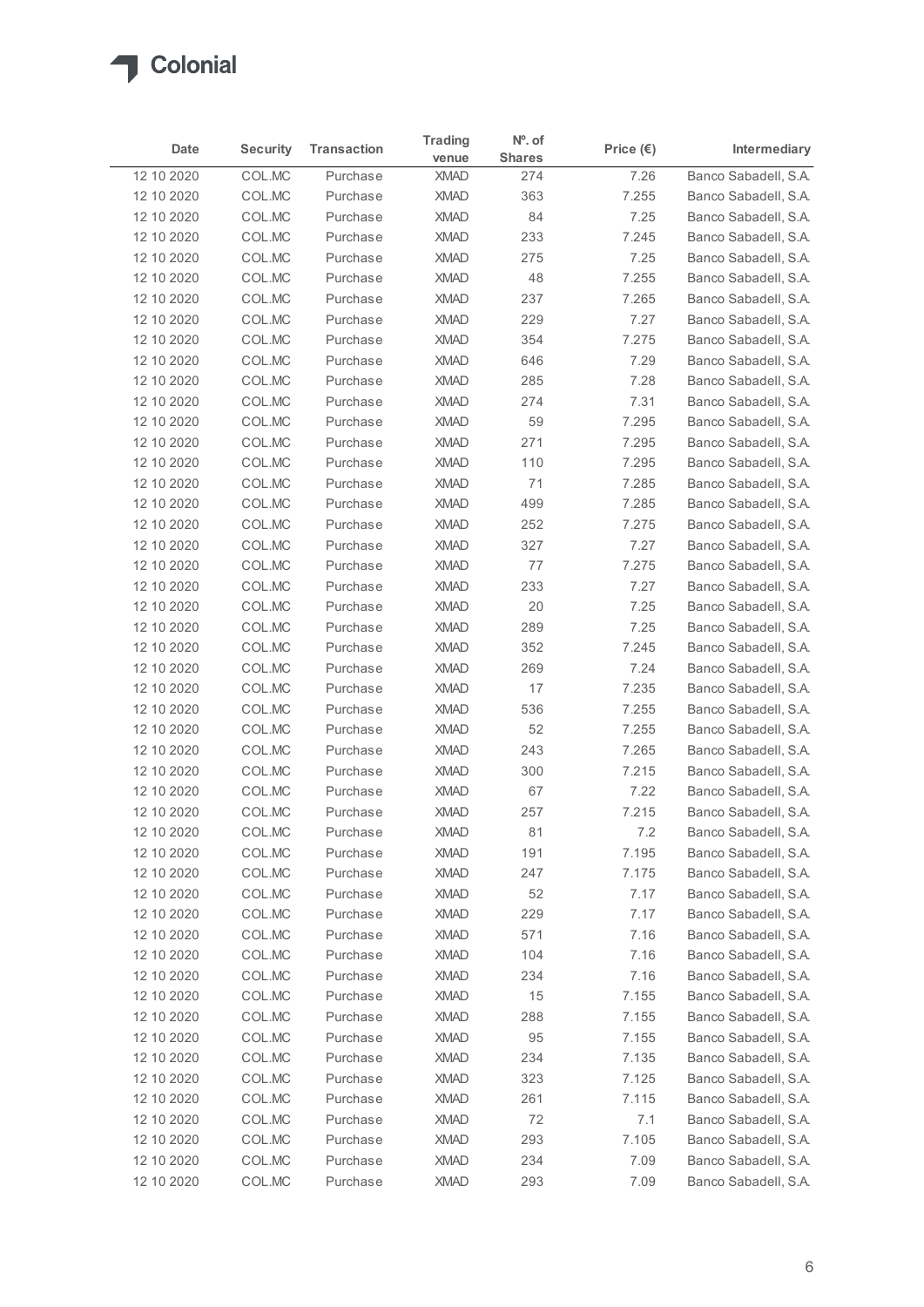

|                          |                  |                      | <b>Trading</b>             | $N^o$ . of    |                    |                                              |
|--------------------------|------------------|----------------------|----------------------------|---------------|--------------------|----------------------------------------------|
| Date                     | <b>Security</b>  | <b>Transaction</b>   | venue                      | <b>Shares</b> | Price $(\epsilon)$ | Intermediary                                 |
| 12 10 2020               | COL.MC           | Purchase             | <b>XMAD</b>                | 10            | 7.09               | Banco Sabadell, S.A.                         |
| 12 10 2020               | COL.MC<br>COL.MC | Purchase<br>Purchase | <b>XMAD</b><br><b>XMAD</b> | 276<br>350    | 7.09               | Banco Sabadell, S.A.<br>Banco Sabadell, S.A. |
| 12 10 2020<br>12 10 2020 | COL.MC           | Purchase             | <b>XMAD</b>                | 489           | 7.085<br>7.135     | Banco Sabadell, S.A.                         |
| 12 10 2020               | COL.MC           | Purchase             | <b>XMAD</b>                | 256           | 7.135              | Banco Sabadell, S.A.                         |
| 12 10 2020               | COL.MC           | Purchase             | <b>XMAD</b>                | 254           | 7.16               | Banco Sabadell, S.A.                         |
| 12 10 2020               | COL.MC           | Purchase             | <b>XMAD</b>                | 191           | 7.155              | Banco Sabadell, S.A.                         |
| 12 10 2020               | COL.MC           | Purchase             | <b>XMAD</b>                | 504           | 7.19               | Banco Sabadell, S.A.                         |
| 12 10 2020               | COL.MC           | Purchase             | <b>XMAD</b>                | 237           | 7.185              | Banco Sabadell, S.A.                         |
| 12 10 2020               | COL.MC           | Purchase             | <b>XMAD</b>                | 444           | 7.185              | Banco Sabadell, S.A.                         |
| 12 10 2020               | COL.MC           | Purchase<br>Purchase | <b>XMAD</b><br><b>XMAD</b> | 399           | 7.195<br>7.185     | Banco Sabadell, S.A.                         |
| 12 10 2020<br>12 10 2020 | COL.MC<br>COL.MC | Purchase             | <b>XMAD</b>                | 34<br>362     | 7.19               | Banco Sabadell, S.A.<br>Banco Sabadell, S.A. |
| 12 10 2020               | COL.MC           | Purchase             | <b>XMAD</b>                | 228           | 7.2                | Banco Sabadell, S.A.                         |
| 12 10 2020               | COL.MC           | Purchase             | XMAD                       | 633           | 7.21               | Banco Sabadell, S.A.                         |
| 12 10 2020               | COL.MC           | Purchase             | <b>XMAD</b>                | 11            | 7.195              | Banco Sabadell, S.A.                         |
| 12 10 2020               | COL.MC           | Purchase             | <b>XMAD</b>                | 227           | 7.195              | Banco Sabadell, S.A.                         |
| 12 10 2020               | COL.MC           | Purchase             | <b>XMAD</b>                | 30            | 7.19               | Banco Sabadell, S.A.                         |
| 12 10 2020               | COL.MC           | Purchase             | <b>XMAD</b>                | 95            | 7.195              | Banco Sabadell, S.A.                         |
| 12 10 2020               | COL.MC           | Purchase             | <b>XMAD</b>                | 156           | 7.195              | Banco Sabadell, S.A.                         |
| 12 10 2020               | COL.MC           | Purchase             | <b>XMAD</b>                | 188           | 7.2                | Banco Sabadell, S.A.                         |
| 12 10 2020               | COL.MC           | Purchase             | <b>XMAD</b>                | 240           | 7.18               | Banco Sabadell, S.A.                         |
| 12 10 2020<br>12 10 2020 | COL.MC<br>COL.MC | Purchase<br>Purchase | <b>XMAD</b><br><b>XMAD</b> | 388<br>301    | 7.16<br>7.155      | Banco Sabadell, S.A.<br>Banco Sabadell, S.A. |
| 12 10 2020               | COL.MC           | Purchase             | <b>XMAD</b>                | 205           | 7.155              | Banco Sabadell, S.A.                         |
| 12 10 2020               | COL.MC           | Purchase             | <b>XMAD</b>                | 171           | 7.15               | Banco Sabadell, S.A.                         |
| 12 10 2020               | COL.MC           | Purchase             | <b>XMAD</b>                | 238           | 7.155              | Banco Sabadell, S.A.                         |
| 12 10 2020               | COL.MC           | Purchase             | <b>XMAD</b>                | 232           | 7.16               | Banco Sabadell, S.A.                         |
| 12 10 2020               | COL.MC           | Purchase             | <b>XMAD</b>                | 207           | 7.155              | Banco Sabadell, S.A.                         |
| 12 10 2020               | COL.MC           | Purchase             | <b>XMAD</b>                | 240           | 7.155              | Banco Sabadell, S.A.                         |
| 12 10 2020               | COL.MC           | Purchase             | <b>XMAD</b>                | 78            | 7.15               | Banco Sabadell, S.A.                         |
| 12 10 2020               | COL.MC           | Purchase             | <b>XMAD</b>                | 261           | 7.15               | Banco Sabadell, S.A.                         |
| 12 10 2020               | COL.MC           | Purchase             | <b>XMAD</b>                | 9             | 7.15               | Banco Sabadell, S.A.                         |
| 12 10 2020<br>12 10 2020 | COL.MC<br>COL.MC | Purchase<br>Purchase | <b>XMAD</b><br><b>XMAD</b> | 200<br>286    | 7.15<br>7.13       | Banco Sabadell, S.A.<br>Banco Sabadell, S.A. |
| 12 10 2020               | COL.MC           | Purchase             | <b>XMAD</b>                | 6             | 7.13               | Banco Sabadell, S.A.                         |
| 12 10 2020               | COL.MC           | Purchase             | <b>XMAD</b>                | 135           | 7.12               | Banco Sabadell, S.A.                         |
| 12 10 2020               | COL.MC           | Purchase             | <b>XMAD</b>                | 121           | 7.12               | Banco Sabadell, S.A.                         |
| 12 10 2020               | COL.MC           | Purchase             | <b>XMAD</b>                | 132           | 7.12               | Banco Sabadell, S.A.                         |
| 12 10 2020               | COL.MC           | Purchase             | <b>XMAD</b>                | 258           | 7.115              | Banco Sabadell, S.A.                         |
| 12 10 2020               | COL.MC           | Purchase             | <b>XMAD</b>                | 230           | 7.11               | Banco Sabadell, S.A.                         |
| 12 10 2020               | COL.MC           | Purchase             | <b>XMAD</b>                | 272           | 7.11               | Banco Sabadell, S.A.                         |
| 12 10 2020               | COL.MC           | Purchase             | <b>XMAD</b>                | 655           | 7.11               | Banco Sabadell, S.A.                         |
| 12 10 2020               | COL.MC           | Purchase             | <b>XMAD</b>                | 456           | 7.105              | Banco Sabadell, S.A.                         |
| 12 10 2020               | COL.MC<br>COL.MC | Purchase<br>Purchase | <b>XMAD</b><br><b>XMAD</b> | 159<br>224    | 7.105<br>7.095     | Banco Sabadell, S.A.<br>Banco Sabadell, S.A. |
| 12 10 2020<br>12 10 2020 | COL.MC           | Purchase             | <b>XMAD</b>                | 17            | 7.095              | Banco Sabadell, S.A.                         |
| 12 10 2020               | COL.MC           | Purchase             | XMAD                       | 102           | 7.095              | Banco Sabadell, S.A.                         |
|                          | COL.MC           | Purchase             | XMAD                       | 49            | 7.095              | Banco Sabadell, S.A.                         |
| 12 10 2020               |                  |                      |                            |               |                    |                                              |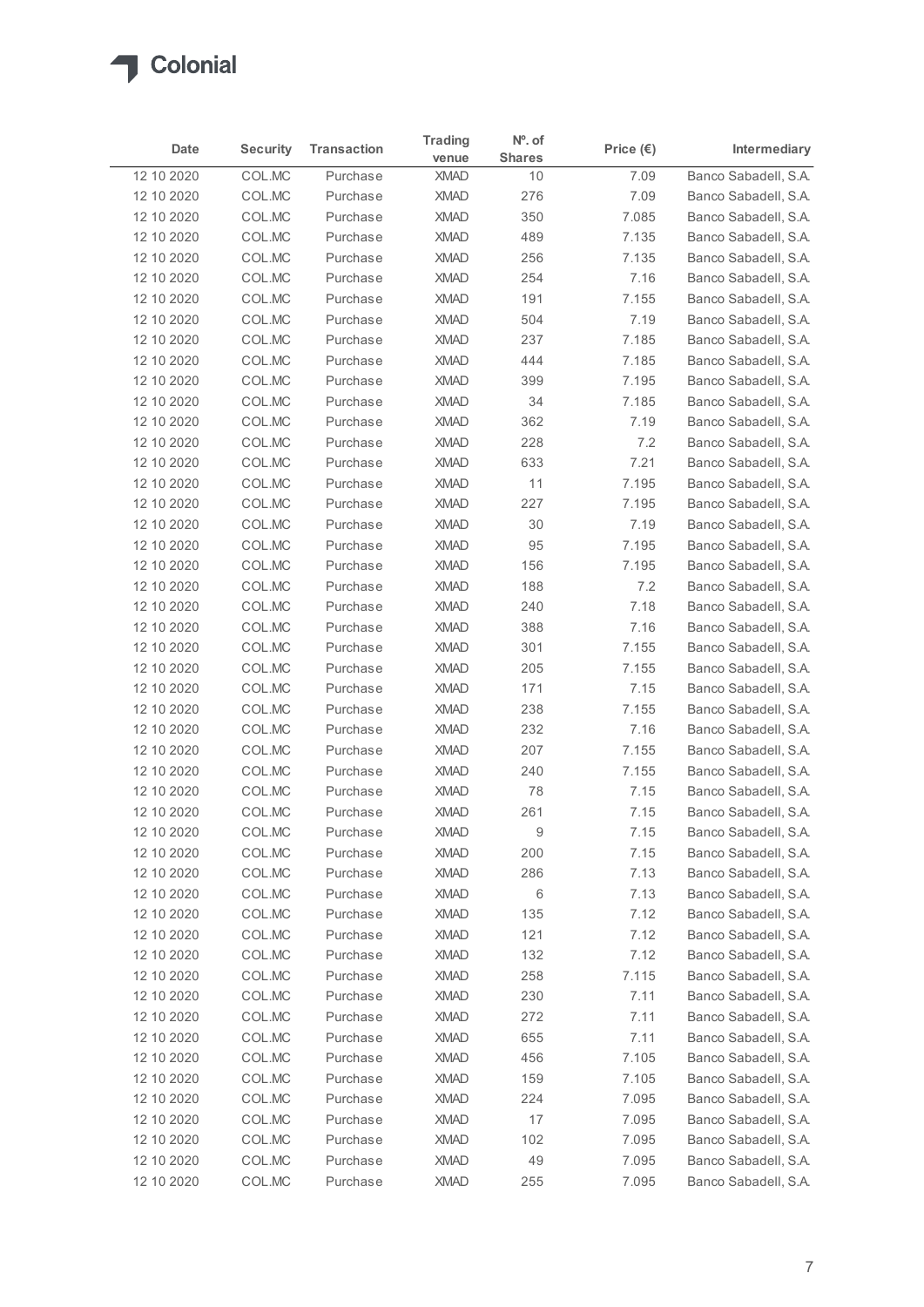

|                          |                  |                      | <b>Trading</b>             | $N^o$ . of    |                    |                                              |
|--------------------------|------------------|----------------------|----------------------------|---------------|--------------------|----------------------------------------------|
| Date                     | <b>Security</b>  | <b>Transaction</b>   | venue                      | <b>Shares</b> | Price $(\epsilon)$ | Intermediary                                 |
| 12 10 2020               | COL.MC           | Purchase             | <b>XMAD</b>                | 117           | 7.09               | Banco Sabadell, S.A.                         |
| 12 10 2020               | COL.MC           | Purchase             | <b>XMAD</b>                | 427           | 7.115              | Banco Sabadell, S.A.                         |
| 12 10 2020               | COL.MC           | Purchase             | <b>XMAD</b>                | 245           | 7.11               | Banco Sabadell, S.A.                         |
| 12 10 2020               | COL.MC           | Purchase             | <b>XMAD</b>                | 665           | 7.11               | Banco Sabadell, S.A.                         |
| 12 10 2020<br>12 10 2020 | COL.MC<br>COL.MC | Purchase<br>Purchase | <b>XMAD</b><br><b>XMAD</b> | 231<br>243    | 7.14<br>7.14       | Banco Sabadell, S.A.<br>Banco Sabadell, S.A. |
|                          | COL.MC           | Purchase             | <b>XMAD</b>                |               |                    |                                              |
| 12 10 2020<br>12 10 2020 | COL.MC           | Purchase             | <b>XMAD</b>                | 7<br>240      | 7.135<br>7.13      | Banco Sabadell, S.A.<br>Banco Sabadell, S.A. |
| 12 10 2020               | COL.MC           | Purchase             | <b>XMAD</b>                | 47            | 7.13               | Banco Sabadell, S.A.                         |
| 12 10 2020               | COL.MC           | Purchase             | <b>XMAD</b>                | 194           | 7.13               | Banco Sabadell, S.A.                         |
| 12 10 2020               | COL.MC           | Purchase             | <b>XMAD</b>                | 199           | 7.14               | Banco Sabadell, S.A.                         |
| 12 10 2020               | COL.MC           | Purchase             | <b>XMAD</b>                | 566           | 7.14               | Banco Sabadell, S.A.                         |
| 12 10 2020               | COL.MC           | Purchase             | <b>XMAD</b>                | 437           | 7.145              | Banco Sabadell, S.A.                         |
| 12 10 2020               | COL.MC           | Purchase             | <b>XMAD</b>                | 248           | 7.145              | Banco Sabadell, S.A.                         |
| 12 10 2020               | COL.MC           | Purchase             | XMAD                       | 453           | 7.155              | Banco Sabadell, S.A.                         |
| 12 10 2020               | COL.MC           | Purchase             | <b>XMAD</b>                | 232           | 7.15               | Banco Sabadell, S.A.                         |
| 12 10 2020               | COL.MC           | Purchase             | <b>XMAD</b>                | 259           | 7.145              | Banco Sabadell, S.A.                         |
| 12 10 2020               | COL.MC           | Purchase             | <b>XMAD</b>                | 356           | 7.145              | Banco Sabadell, S.A.                         |
| 12 10 2020               | COL.MC           | Purchase             | <b>XMAD</b>                | 329           | 7.145              | Banco Sabadell, S.A.                         |
| 12 10 2020               | COL.MC           | Purchase             | <b>XMAD</b>                | 69            | 7.145              | Banco Sabadell, S.A.                         |
| 12 10 2020               | COL.MC           | Purchase             | <b>XMAD</b>                | 223           | 7.145              | Banco Sabadell, S.A.                         |
| 12 10 2020               | COL.MC           | Purchase             | <b>XMAD</b>                | 216           | 7.135              | Banco Sabadell, S.A.                         |
| 12 10 2020               | COL.MC           | Purchase             | <b>XMAD</b>                | 107           | 7.135              | Banco Sabadell, S.A.                         |
| 12 10 2020               | COL.MC           | Purchase             | <b>XMAD</b>                | 118           | 7.135              | Banco Sabadell, S.A.                         |
| 12 10 2020               | COL.MC           | Purchase             | <b>XMAD</b>                | 114           | 7.135              | Banco Sabadell, S.A.                         |
| 12 10 2020               | COL.MC           | Purchase             | <b>XMAD</b>                | 117           | 7.135              | Banco Sabadell, S.A.                         |
| 12 10 2020               | COL.MC           | Purchase             | <b>XMAD</b>                | 158           | 7.135              | Banco Sabadell, S.A.                         |
| 12 10 2020               | COL.MC           | Purchase             | <b>XMAD</b>                | 249           | 7.13               | Banco Sabadell, S.A.                         |
| 12 10 2020               | COL.MC           | Purchase             | <b>XMAD</b>                | 217           | 7.125              | Banco Sabadell, S.A.                         |
| 12 10 2020               | COL.MC           | Purchase             | <b>XMAD</b>                | 244           | 7.12               | Banco Sabadell, S.A.                         |
| 12 10 2020               | COL.MC           | Purchase             | <b>XMAD</b>                | 90            | 7.125              | Banco Sabadell, S.A.                         |
| 12 10 2020               | COL.MC           | Purchase             | <b>XMAD</b>                | 122           | 7.125              | Banco Sabadell, S.A.                         |
| 12 10 2020               | COL.MC<br>COL.MC | Purchase<br>Purchase | <b>XMAD</b><br><b>XMAD</b> | 245<br>112    | 7.125<br>7.13      | Banco Sabadell, S.A.<br>Banco Sabadell, S.A. |
| 12 10 2020<br>12 10 2020 | COL.MC           | Purchase             | <b>XMAD</b>                | 150           | 7.125              | Banco Sabadell, S.A.                         |
| 12 10 2020               | COL.MC           | Purchase             | <b>XMAD</b>                | 41            | 7.125              | Banco Sabadell, S.A.                         |
| 12 10 2020               | COL.MC           | Purchase             | <b>XMAD</b>                | 40            | 7.125              | Banco Sabadell, S.A.                         |
| 13 10 2020               | COL.MC           | Purchase             | <b>XMAD</b>                | 7             | 7.035              | Banco Sabadell, S.A.                         |
| 13 10 2020               | COL.MC           | Purchase             | <b>XMAD</b>                | 1,052         | 7.17               | Banco Sabadell, S.A.                         |
| 13 10 2020               | COL.MC           | Purchase             | <b>XMAD</b>                | 396           | 7.165              | Banco Sabadell, S.A.                         |
| 13 10 2020               | COL.MC           | Purchase             | <b>XMAD</b>                | 423           | 7.165              | Banco Sabadell, S.A.                         |
| 13 10 2020               | COL.MC           | Purchase             | <b>XMAD</b>                | 266           | 7.165              | Banco Sabadell, S.A.                         |
| 13 10 2020               | COL.MC           | Purchase             | <b>XMAD</b>                | 98            | 7.115              | Banco Sabadell, S.A.                         |
| 13 10 2020               | COL.MC           | Purchase             | <b>XMAD</b>                | 908           | 7.115              | Banco Sabadell, S.A.                         |
| 13 10 2020               | COL.MC           | Purchase             | <b>XMAD</b>                | 600           | 7.095              | Banco Sabadell, S.A.                         |
| 13 10 2020               | COL.MC           | Purchase             | <b>XMAD</b>                | 484           | 7.095              | Banco Sabadell, S.A.                         |
| 13 10 2020               | COL.MC           | Purchase             | <b>XMAD</b>                | 1,004         | 7.06               | Banco Sabadell, S.A.                         |
| 13 10 2020               | COL.MC           | Purchase             | XMAD                       | 1,079         | 7.08               | Banco Sabadell, S.A.                         |
|                          | COL.MC           | Purchase             | XMAD                       | 1,098         | 7.07               | Banco Sabadell, S.A.                         |
| 13 10 2020               |                  |                      |                            |               |                    |                                              |